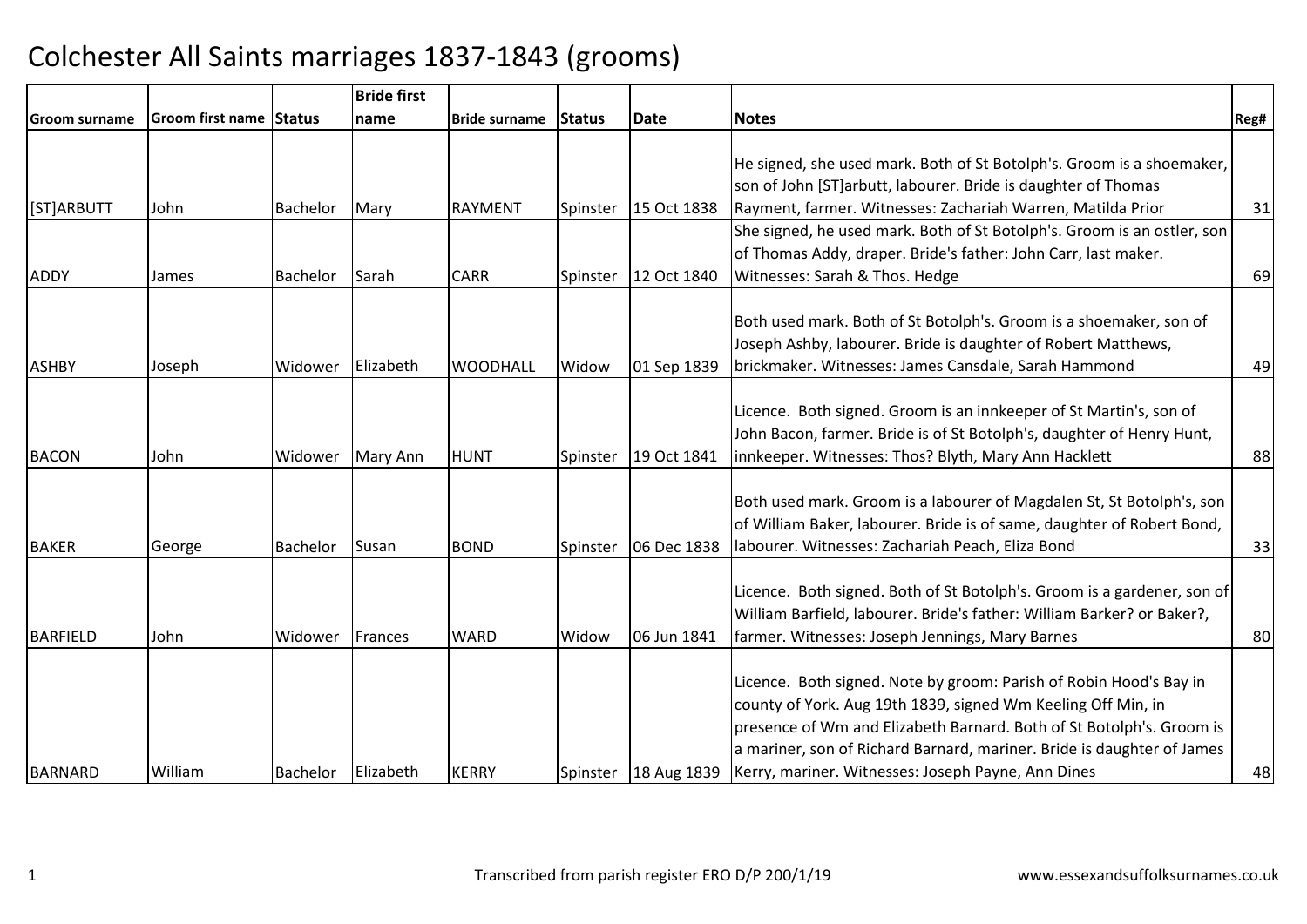|                      |                                |                 | <b>Bride first</b> |                      |          |             |                                                                            |      |
|----------------------|--------------------------------|-----------------|--------------------|----------------------|----------|-------------|----------------------------------------------------------------------------|------|
| <b>Groom surname</b> | <b>Groom first name Status</b> |                 | name               | <b>Bride surname</b> | Status   | <b>Date</b> | <b>Notes</b>                                                               | Reg# |
|                      |                                |                 |                    |                      |          |             |                                                                            |      |
|                      |                                |                 |                    |                      |          |             | Both signed. Groom is a cabinet maker of St Botolph's St, son of           |      |
|                      |                                |                 |                    |                      |          |             | Thomas Barnes, seedsman. Bride is of same, daughter of Benjamin            |      |
| <b>BARNES</b>        | Robert                         | Widower         | Sarah              | <b>HUNT</b>          | Widow    | 14 Feb 1838 | Nicholls, husbandman. Witnesses: Alfred Cross, Martin Nichols.             | 16   |
|                      |                                |                 |                    |                      |          |             | Both signed. Both of St Botolph's. Groom is a cabinet maker, son of        |      |
|                      |                                |                 |                    |                      |          |             | Thomas Barnes, seedsman. Bride is daughter of John Knowles,                |      |
| <b>BARNES</b>        | Robert                         | Widower         | Mary               | <b>KNOWLES</b>       | Spinster | 19 Nov 1840 | shoemaker. Witnesses: Isaac Shead, Ann Dodd.                               | 72   |
|                      |                                |                 |                    |                      |          |             | Both signed. Both of St Botolph's. Groom is a woollen draper, son of       |      |
|                      |                                |                 |                    |                      |          |             | William Bateman, labourer. Bride is daughter of Anthony Briner,            |      |
| BATEMAN              | Henry                          | <b>Bachelor</b> | Sarah              | <b>BRINER</b>        | Spinster | 24 Apr 1842 | labourer. Witnesses: Emma Baker, Henry Till                                | 96   |
|                      |                                |                 |                    |                      |          |             |                                                                            |      |
|                      |                                |                 |                    |                      |          |             | Both used mark. [Suspect for Batterham ]. Both of St Botolph's.            |      |
|                      |                                |                 |                    |                      |          |             | Groom is a labourer, son of John Batteran, labourer. Bride's father:       |      |
| <b>BATTERAN?</b>     | George                         | Widower         | Martha             | <b>HASTINGS</b>      | Widow    | 22 Nov 1840 | Samuel Philips, labourer. Witnesses: William & Jane Brown                  | 73   |
|                      |                                |                 |                    |                      |          |             | He signed, she used mark. Groom is a minor, a labourer, of no 4 Eld        |      |
|                      |                                |                 |                    |                      |          |             | Lane, St Botolph's, son of John Beardwell, labourer. Bride is a servant    |      |
|                      |                                |                 |                    |                      |          |             | of St Botolph's, daughter of Daniell Humm, labourer. Witnesses: John       |      |
| BEARDWELL            | John                           | Bachelor        | Susan              | <b>HUMM</b>          | Spinster | 24 Sep 1837 | Lingwood, Mary Anne Humm                                                   | 9    |
|                      |                                |                 |                    |                      |          |             | Both signed. Groom is a mariner of St Leonard's, son of John               |      |
|                      |                                |                 |                    |                      |          |             | Beaumont, mariner. Bride is of St Botolph's, daughter of Samuel            |      |
| BEAUMONT             | William                        | Widower         | Jane               | <b>PEPPER</b>        | Spinster | 01 Dec 1842 | Pepper, grocer. Witnesses: Mary & Charles Lambert                          | 114  |
|                      |                                |                 |                    |                      |          |             | Both signed. Groom is a gentleman of Battersea, son of John Thomas         |      |
|                      |                                |                 |                    |                      |          |             | Betts, gent. Bride is the daughter of William Sparling, solicitor.         |      |
|                      |                                |                 |                    |                      |          |             | Witnesses: Mary Hardy, J? Francis, Helen M.Sparling, W?Sparling,           |      |
|                      |                                |                 | Julia              |                      |          |             | Esther Betts, John Betts, W.Sparling Jun'r, Magdalena Malden,              |      |
| <b>BETTS</b>         | William                        | <b>Bachelor</b> | Wildman            | <b>SPARLING</b>      | Spinster | 30 Mar 1843 | Thos.Sparling.                                                             | 121  |
|                      |                                |                 |                    |                      |          |             | He signed, she used mark. Both of St Botolph's. Groom is a tailor, son     |      |
|                      |                                |                 |                    |                      |          |             | of Michael Bird, thatcher. Bride is daughter of Christopher Kelly, tailor. |      |
| BIRD                 | William                        | Bachelor        | Anne               | <b>KELLY</b>         | Spinster |             | 20 May 1839 Witnesses: Isaac & Letitia Webb                                | 42   |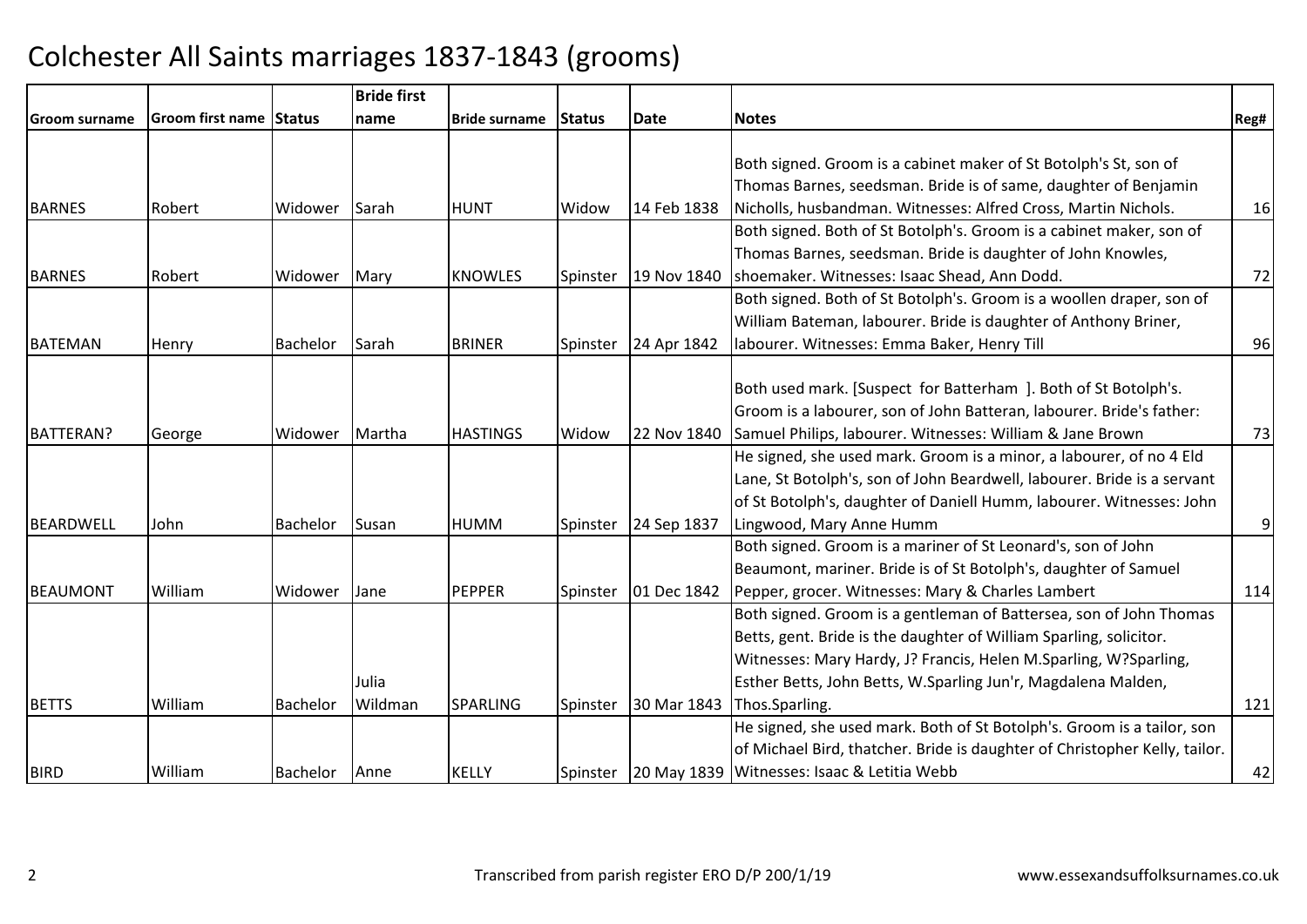|                    |                         |               | <b>Bride first</b> |                      |               |                        |                                                                          |      |
|--------------------|-------------------------|---------------|--------------------|----------------------|---------------|------------------------|--------------------------------------------------------------------------|------|
| lGroom surname     | <b>Groom first name</b> | <b>Status</b> | Iname              | <b>Bride surname</b> | <b>Status</b> | <b>Date</b>            | <b>Notes</b>                                                             | Reg# |
|                    |                         |               |                    |                      |               |                        |                                                                          |      |
|                    |                         |               |                    |                      |               |                        | Licence. Both signed. Groom is a surgeon of Leamington,                  |      |
|                    |                         |               |                    |                      |               |                        | Warwickshire, son of John Bligh, an Admiral in the Navy. Bride is of St  |      |
|                    |                         |               |                    |                      |               |                        | Botolph's, daughter of Roger Nunn, surgeon. Witnesses: Lawrence &        |      |
|                    |                         |               |                    |                      |               |                        | Adelaide Nunn, Ellen Bligh, Sarah Bawtree, Ellen Nunn, Caroline Nunn,    |      |
| <b>BLIGH</b>       | Richard                 | Bachelor      | <b>Elizabeth</b>   | <b>NUNN</b>          | Spinster      | 07 Apr 1840            | Jane Nunn, George Bawtree and more.                                      | 62   |
|                    |                         |               |                    |                      |               |                        | Both signed. Groom is a publican of St Botolph's St, son of William      |      |
|                    |                         |               |                    |                      |               |                        | Bolingbroke, innkeeper. Bride is of same, daughter of Joseph Franks,     |      |
| <b>BOLINGBROKE</b> | Thomas James            | Widower       | Mary Ann           | <b>WHEELER</b>       | Widow         | 17 Jul 1837            | soldier. Witnesses: Wm. & Esther Doe                                     | 3    |
|                    |                         |               |                    |                      |               |                        | Both signed. Groom is a baker of St Nicholas', son of Joseph             |      |
|                    |                         |               |                    |                      |               |                        | Bradbrook, farmer. Bride is a minor of St Botolph's, daughter of         |      |
|                    |                         |               |                    |                      |               |                        | William Howe, China Man. Witnesses: Sarah Traylor, Sarah Howe,           |      |
| <b>BRADBROOK</b>   | Frederick               | Bachelor      | Ellen              | <b>HOWE</b>          | Spinster      | 22 May 1842            | William Howe, Sen'r and Jun'r.                                           | 98   |
|                    |                         |               |                    |                      |               |                        |                                                                          |      |
|                    |                         |               |                    |                      |               |                        | Both signed. Groom is a carpenter of St Nicholas's, son of Stephen       |      |
|                    |                         |               | Mary               |                      |               |                        | Bridge, farmer. Bride is of St Botolph's, daughter of James Wallis       |      |
| <b>BRIDGE</b>      | John                    | Widower       | Elizabeth          | <b>HOLDICH</b>       | Widow         | 04 Oct 1837            | Ashwell, grocer. Witnesses: Emma Bridge, Richd Patmore.                  | 11   |
|                    |                         |               |                    |                      |               |                        | Both used mark. Groom is a shoemaker of St Mary Magdalen, son of         |      |
|                    |                         |               |                    |                      |               |                        | Anthony Briner, labourer. Bride is of same, daughter of William Baker,   |      |
| <b>BRINER</b>      | Anthony                 | Bachelor      | Susan              | <b>BAKER</b>         | Spinster      | 23 Jul 1837            | labourer. Witnesses: Anthony Briner, Lucy Tills                          | 4    |
|                    |                         |               |                    |                      |               |                        |                                                                          |      |
|                    |                         |               |                    |                      |               |                        | Licence. He signed, she used mark. Groom is a coal merchant of St        |      |
|                    |                         |               |                    |                      |               |                        | Botolph's, son of James Brown, labourer. Bride is of St Giles', daughter |      |
| <b>BROWN</b>       | James                   | Bachelor      | Mary Anne          | <b>MARTIN</b>        | Spinster      |                        | 31 May 1840 of Ambrose Martin, sawyer. Witnesses: Robert & Sarah Blatch  | 65   |
|                    |                         |               |                    |                      |               |                        |                                                                          |      |
|                    |                         |               |                    |                      |               |                        | Both used mark. Groom is a gardener. Both of St Botolph's. Groom's       |      |
|                    |                         |               |                    |                      |               |                        | father: William Brown, gardener. Bride's father: William Balls,          |      |
| <b>BROWN</b>       | John                    | Bachelor      | Eliza              | <b>BALLS</b>         |               | Spinster   15 Oct 1843 | gardener. Witnesses: Keziah Wiltshire, William Brown                     | 130  |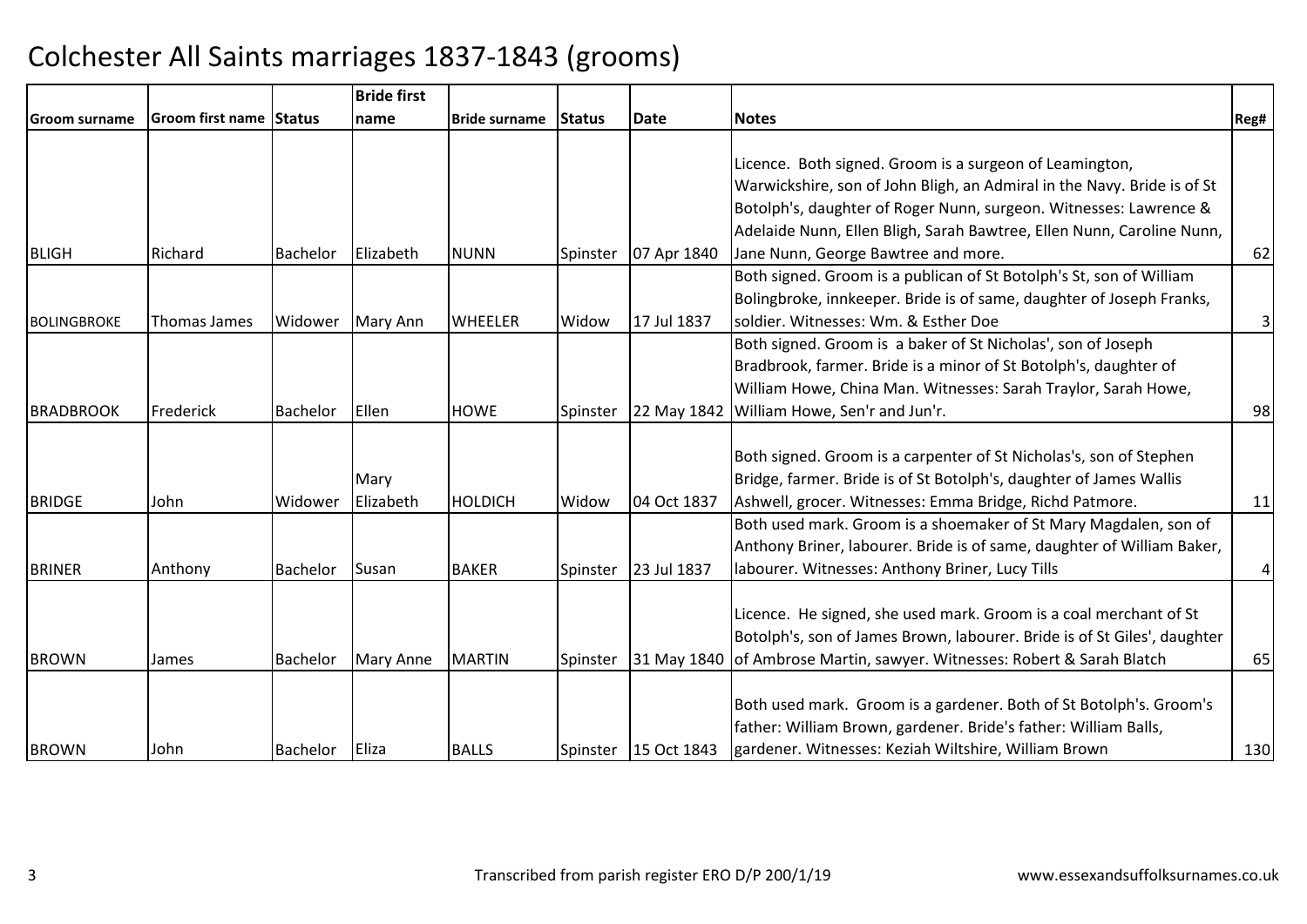|                 |                         |          | <b>Bride first</b> |                |                |             |                                                                                                            |      |
|-----------------|-------------------------|----------|--------------------|----------------|----------------|-------------|------------------------------------------------------------------------------------------------------------|------|
| Groom surname   | Groom first name Status |          | name               | Bride surname  | <b>IStatus</b> | <b>Date</b> | <b>Notes</b>                                                                                               | Reg# |
|                 |                         |          |                    |                |                |             |                                                                                                            |      |
|                 |                         |          |                    |                |                |             | He signed, she used mark. Groom is a shoemaker of St Botolph's, son                                        |      |
|                 |                         |          |                    |                |                |             | of William Bruce, shoemaker. Bride of same, daughter of William                                            |      |
| <b>BRUCE</b>    | William                 | Bachelor | Mary Ann           | <b>CHATER</b>  |                | 28 Jul 1839 | Chater, tailor. Witnesses: Thomas Lewis, Elizabeth Anne Candler                                            | 47   |
|                 |                         |          |                    |                |                |             |                                                                                                            |      |
|                 |                         |          |                    |                |                |             | Both signed. Groom is a builder of Magdalen St, son of Ralph Bullock,                                      |      |
|                 |                         |          |                    |                |                |             | builder. Bride is of Military Rd, daughter of Jesse Jones, Captain in East                                 |      |
| <b>BULLOCK</b>  | Charles                 | Bachelor | Anne Mary          | <b>JONES</b>   | Spinster       | 24 Jul 1838 | Essex Militia. Witnesses: Harriet & Jesse Jones, Mary Bullock                                              | 22   |
|                 |                         |          |                    |                |                |             |                                                                                                            |      |
|                 |                         |          |                    |                |                |             | Licence. Both signed. Groom is a tinman of St Botolph's, son of Ralph                                      |      |
|                 |                         |          |                    |                |                |             | Bullock, bricklayer. Bride is a minor of St Botolph's, daughter of Jesse                                   |      |
|                 |                         |          |                    |                |                |             | Jones, Adjutant in East Essex Militia. Witnesses: Caroline & George                                        |      |
| <b>BULLOCK</b>  | George                  | Bachelor | Celia              | <b>JONES</b>   | Spinster       | 11 Jul 1843 | Jesse Jones, J.Jones, Charles Bullock, W.S.Howe?                                                           | 126  |
|                 |                         |          |                    |                |                |             | Both used mark. Groom is a shoemaker of St Botolph's, son of John                                          |      |
|                 |                         |          |                    |                |                |             | Cansdale, labourer. Bride is a minor of St Botolph's, daughter of                                          |      |
|                 |                         |          |                    |                |                |             | Charles Hammond, tinman. Witnesses: Joseph Ashby, Elizabeth                                                |      |
| <b>CANSDALE</b> | James                   | Bachelor | Sarah              | <b>HAMMOND</b> | Spinster       | 01 Sep 1839 | Woodhall                                                                                                   | 50   |
|                 |                         |          |                    |                |                |             | Both used mark. Groom is a labourer of Greensted, son of William                                           |      |
|                 |                         |          |                    |                |                |             | Carey, labourer. Bride is St Botolph's, daughter of William Raven,                                         |      |
|                 |                         |          |                    |                |                |             |                                                                                                            |      |
| <b>CAREY</b>    | Thomas                  | Widower  | Sarah              | <b>TURNER</b>  | Widow          | 15 Jul 1838 | Iabourer. Witnesses: Michael Can[ns]ell, James Fenning                                                     | 21   |
|                 |                         |          |                    |                |                |             | Both signed. Both of St Botolph's. Groom is a shoemaker, son of                                            |      |
|                 |                         |          |                    |                |                | 31 Jul 1838 | George Cater, carpenter. Bride is daughter of Thomas Wells, mariner.<br>Witnesses: William & Harriet Cater |      |
| <b>CATER</b>    | George                  | Bachelor | Sarah              | LAMB           | Widow          |             |                                                                                                            | 23   |
|                 |                         |          |                    |                |                |             | He signed, she used mark. Both of St Botolph's. Groom is a weaver,                                         |      |
|                 |                         |          |                    |                |                |             | son of Charles Cater, weaver. Bride is daughter of Edward White,                                           |      |
| <b>CATER</b>    | Henry                   | Bachelor | Elizabeth          | <b>WHITE</b>   | Spinster       | 27 Apr 1841 | labourer. Witnesses: James Colyer, Eliza Winterflood                                                       | 77   |
|                 |                         |          |                    |                |                |             | Licence. Both signed. Groom is a butcher of St Botolph's, son of                                           |      |
|                 |                         |          | Anna Maria         |                |                |             | George Cater, butcher. Bride is of Frating, daughter of James Barr,                                        |      |
| <b>CATER</b>    | William                 | Bachelor | Emma               | <b>BARR</b>    |                |             | Spinster 27 Dec 1842 tanner? Witnesses: Emma Cater, James Vince                                            | 116  |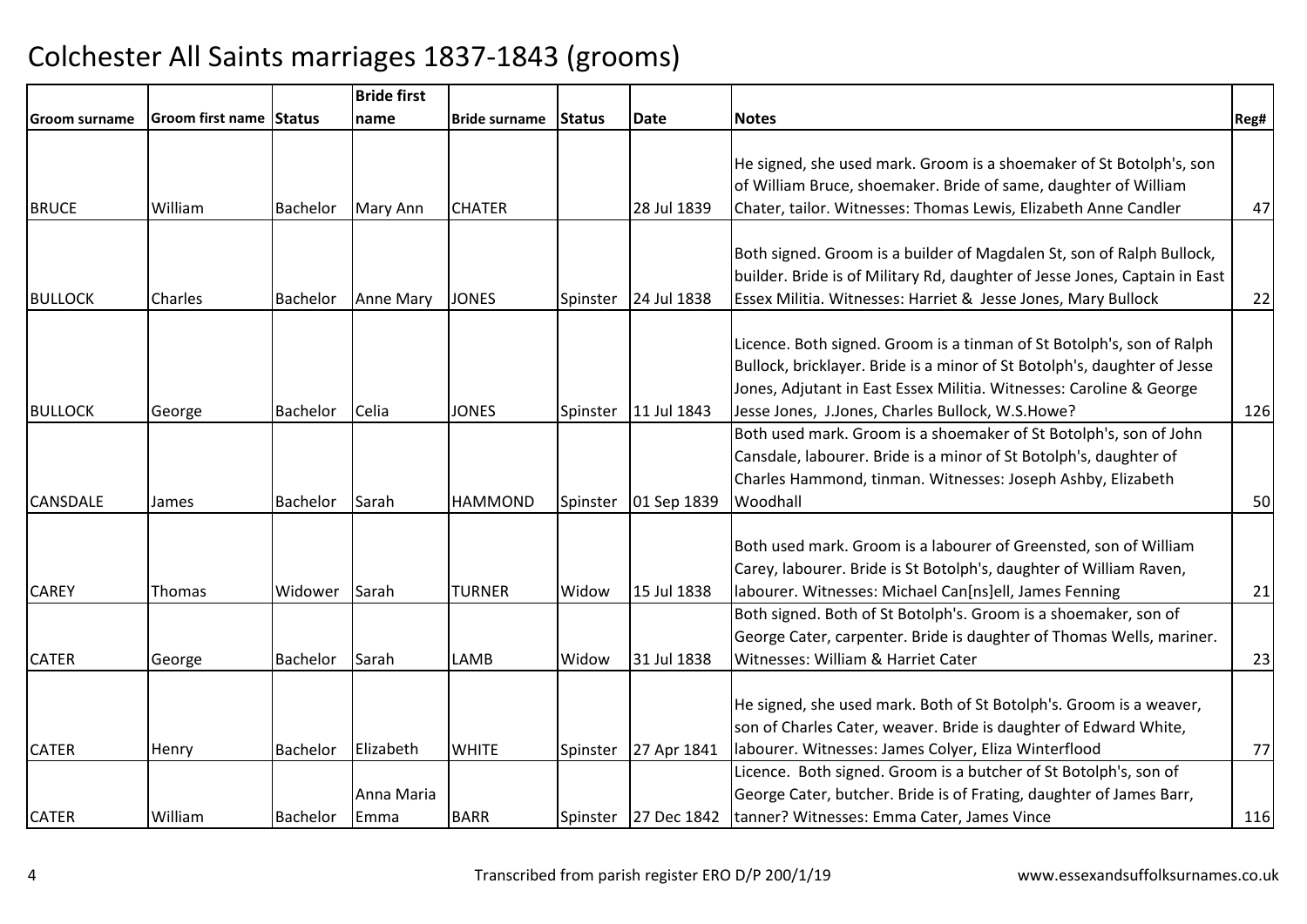|                      |                         |                 | <b>Bride first</b>      |                      |               |             |                                                                          |      |
|----------------------|-------------------------|-----------------|-------------------------|----------------------|---------------|-------------|--------------------------------------------------------------------------|------|
| <b>Groom surname</b> | Groom first name Status |                 | name                    | <b>Bride surname</b> | <b>Status</b> | <b>Date</b> | <b>Notes</b>                                                             | Reg# |
|                      |                         |                 |                         |                      |               |             | Both signed. Groom is a veterinary surgeon of St Botolph's, son of       |      |
|                      |                         |                 |                         |                      |               |             | William Chaplin, farmer. Bride is of same, daughter of Samuel            |      |
|                      |                         |                 |                         |                      |               |             | Mansfield, bay manufacturer. Witnesses: James Joseph Morden, Sarah       |      |
| <b>CHAPLIN</b>       | William Elijah          | <b>Bachelor</b> | Mary Waller   MANSFIELD |                      | Spinster      | 10 Jan 1843 | Spracklin                                                                | 117  |
|                      |                         |                 |                         |                      |               |             |                                                                          |      |
|                      |                         |                 |                         |                      |               |             | Both signed. Groom is a sailor of Limehouse, Middlesex, son of William   |      |
|                      |                         |                 | Sarah                   |                      |               |             | Chapman, pilot. Bride is of St Botolph's. daughter of Thomas Peck,       |      |
| <b>CHAPMAN</b>       | Edward                  | <b>Bachelor</b> | Elizabeth               | <b>PECK</b>          | Spinster      | 07 Aug 1843 | basket maker. Witnesses: Thomas Peck, Mary Ann Pennick                   | 129  |
|                      |                         |                 |                         |                      |               |             | He signed, she used mark. Both of St Botolph's. Groom is a grocer, son   |      |
|                      |                         |                 |                         |                      |               |             | of Edward Clark, shopkeeper. Bride is daughter of John Beardwell,        |      |
| <b>CLARK</b>         | Edward                  | <b>Bachelor</b> | Sarah                   | <b>BEARDWELL</b>     | Spinster      | 14 Aug 1842 | labourer. Witnesses: John Beardwell, Elizabeth Clark                     | 101  |
|                      |                         |                 |                         |                      |               |             |                                                                          |      |
|                      |                         |                 |                         |                      |               |             | Both used mark. Groom is a bricklayer of St Botolph's, son of William    |      |
|                      |                         |                 |                         |                      |               |             | Coats, bricklayer. Bride is a minor of St Botolph's, daughter of David   |      |
| <b>COATS</b>         | William                 | Bachelor        | Elizabeth               | SERGEANT             | Spinster      | 06 Nov 1842 | Sergeant, labourer. Witnesses: Samuel Sparrow Bacon, Mary Bacon          | 112  |
|                      |                         |                 |                         |                      |               |             | Both signed. Groom is a servant, son of Joseph Cousins, labourer. Bride  |      |
|                      |                         |                 |                         |                      |               |             | is of St Mary at the Walls, daughter of Richard Manning, labourer.       |      |
| <b>COUSINS</b>       | Joseph                  | Bachelor        | Sarah                   | <b>MANNING</b>       | Spinster      |             | 22 May 1839 Witnesses: John Cousins, Ann Ackfield                        | 43   |
|                      |                         |                 |                         |                      |               |             |                                                                          |      |
|                      |                         |                 |                         |                      |               |             | Licence. Both signed. Groom is a tailor of St Botolph's, son of Richard  |      |
|                      |                         |                 |                         |                      |               |             | Cubitt, upholsterer. Bride is of All Saints, daughter of Benjamin        |      |
| <b>CUBITT</b>        | Samuel                  | Widower         | Anne                    | <b>PAYNE</b>         | Widow         | 31 Aug 1842 | Johnson, grocer. Witnesses: Sarah Cubitt, George Wright.                 | 104  |
|                      |                         |                 |                         |                      |               |             | Both signed. Groom is a farmer of St Giles', son of Robert Dale, farmer. |      |
|                      |                         |                 |                         |                      |               |             | Bride is of St Botolph's, daughter of John Marriott, innkeeper.          |      |
| <b>DALE</b>          | James                   | Bachelor        | Rebekah                 | <b>MARRIOTT</b>      | Spinster      | 14 Apr 1841 | Witnesses: John & Caroline Marriott.                                     | 75   |
|                      |                         |                 |                         |                      |               |             | Both signed. Groom is a shoemaker, son of Mathew Death,                  |      |
|                      |                         |                 |                         |                      |               |             | shoemaker. Bride's father: Peter Davall, Baymaker. Witnesses:            |      |
| <b>DEATH</b>         | William Aldham Bachelor |                 | Sarah                   | <b>DEVALL</b>        | Spinster      |             | 09 Nov 1841   Matthew? Death, Maria Lewis, Mary Ann Devall.              | 89   |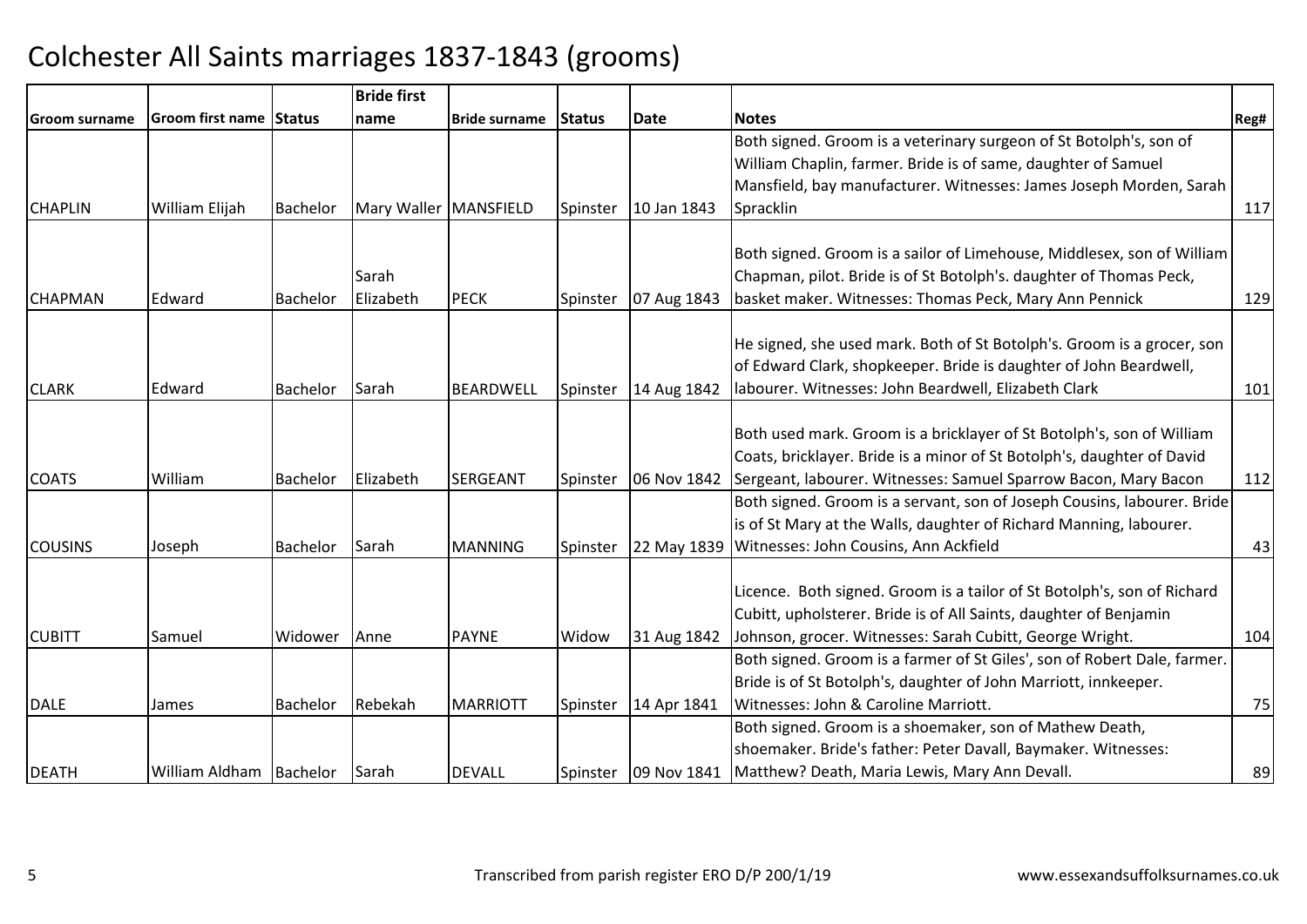|                  |                         |                 | <b>Bride first</b> |                      |               |                        |                                                                               |      |
|------------------|-------------------------|-----------------|--------------------|----------------------|---------------|------------------------|-------------------------------------------------------------------------------|------|
| Groom surname    | Groom first name Status |                 | name               | <b>Bride surname</b> | <b>Status</b> | <b>Date</b>            | <b>Notes</b>                                                                  | Reg# |
|                  |                         |                 |                    |                      |               |                        | He signed, she used mark. Both of St Botolph's. Groom is a carter, son        |      |
|                  |                         |                 | Mary Anne          |                      |               |                        | of Joseph Deeks, Wood carver. Bride is daughter of John Aylward,              |      |
| <b>DEEKS</b>     | John                    | Widower         | Rose               | JOHNSON              | Widow         | 17 Dec 1837            | farmer. Witnesses: William & Hannah Aylward.                                  | 13   |
|                  |                         |                 |                    |                      |               |                        | Both signed. Both of All Saints. Groom is a baker, son of William             |      |
|                  |                         |                 |                    |                      |               |                        | Dennis, baker. Bride is daughter of James Lamb, whitesmith.                   |      |
| <b>DENNIS</b>    | James Friend            | <b>Bachelor</b> | Mary Ann           | LAMB                 | Spinster      | 09 May 1841            | Witnesses: Thomas Lamb, Mary Ann Dennis                                       | 78   |
|                  |                         |                 |                    |                      |               |                        | Both used mark. Both of St Botolph's. Groom is an optician, son of            |      |
|                  |                         |                 |                    |                      |               |                        | John Edwards, bricklayer. Bride is daughter of Anthony Cowell,                |      |
|                  |                         |                 |                    |                      |               |                        | labourer [Rector's writing makes it look like Covell]. Witnesses:             |      |
| <b>EDWARDS</b>   | John                    | Bachelor        | Margaret           | <b>COWELL</b>        | Spinster      | 24 Sep 1838            | Christiana Gray, Thomas Greenleaf                                             | 28   |
|                  |                         |                 |                    |                      |               |                        |                                                                               |      |
|                  |                         |                 |                    |                      |               |                        | Licence. Both signed. Groom is a chemist & druggist of St Peter's, son        |      |
|                  |                         |                 |                    |                      |               |                        | of Thomas Edwards, surgeon. Bride is of this parish, daughter of              |      |
|                  |                         |                 |                    |                      |               |                        | Robert Salmon, wine merchant. Witnesses: Robert Salmon, James                 |      |
| <b>EDWARDS</b>   | <b>Allen Thomas</b>     | <b>Bachelor</b> | Sarah Ann          | <b>SALMON</b>        | Spinster      | 14 Sep 1841            | Farren, Richard Coleman, Robert Henry Salmon, Emma Jane Salmon.               | 84   |
|                  |                         |                 |                    |                      |               |                        |                                                                               |      |
|                  |                         |                 |                    |                      |               |                        | Both used mark. Both of St Botolph's. Groom is a chimney sweeper,             |      |
|                  |                         |                 |                    |                      |               |                        | son of Joseph Elkines, collar maker. Bride is daughter of Robert              |      |
| <b>ELKINES</b>   | Henry                   | Widower         | Eliza              | <b>SERGENT</b>       | Widow         | 05 Mar 1843            | Panifer, porter. Witnesses: Samuel Bacon, Anne Ashby                          | 119  |
|                  |                         |                 |                    |                      |               |                        |                                                                               |      |
|                  |                         |                 |                    |                      |               |                        | He signed, she used mark. Groom is a silk weaver of St Botolph's, son         |      |
|                  |                         |                 |                    |                      |               |                        | of William Overton Elson, silk weaver. Bride is of same, daughter of          |      |
| <b>ELSON</b>     | William                 | Widower         | <b>Mary Ann</b>    | <b>STUDD</b>         | Widow         |                        | 23 Mar 1840 James Newman, bricklayer. Witnesses: Samuel Maynard, Mahala Elson | 61   |
|                  |                         |                 |                    |                      |               |                        |                                                                               |      |
|                  |                         |                 |                    |                      |               |                        | He signed, she used mark. Groom is a labourer. Both of St Botolph's.          |      |
|                  |                         |                 |                    |                      |               |                        | Groom's father: William Facer, labourer. Bride's father: John Cansell,        |      |
| <b>FACER</b>     | <b>Thomas</b>           | <b>Bachelor</b> | Eliza              | <b>CANSELL</b>       | Spinster      | 06 Aug 1843            | Iabourer. Witnesses: Samuel Cook, Harriett Cansell                            | 128  |
|                  |                         |                 |                    |                      |               |                        | Both signed. Both of St Botolph's. Groom is a shoemaker, son of Linnet        |      |
|                  |                         |                 |                    |                      |               |                        | Fieldgate, labourer. Bride is daughter of Robert Page, bricklayer.            |      |
| <b>FIELDGATE</b> | Martin                  | Widower Louisa  |                    | PAGE                 |               | Spinster   11 Apr 1843 | Witnesses: Charles & Mary Sherwood                                            | 124  |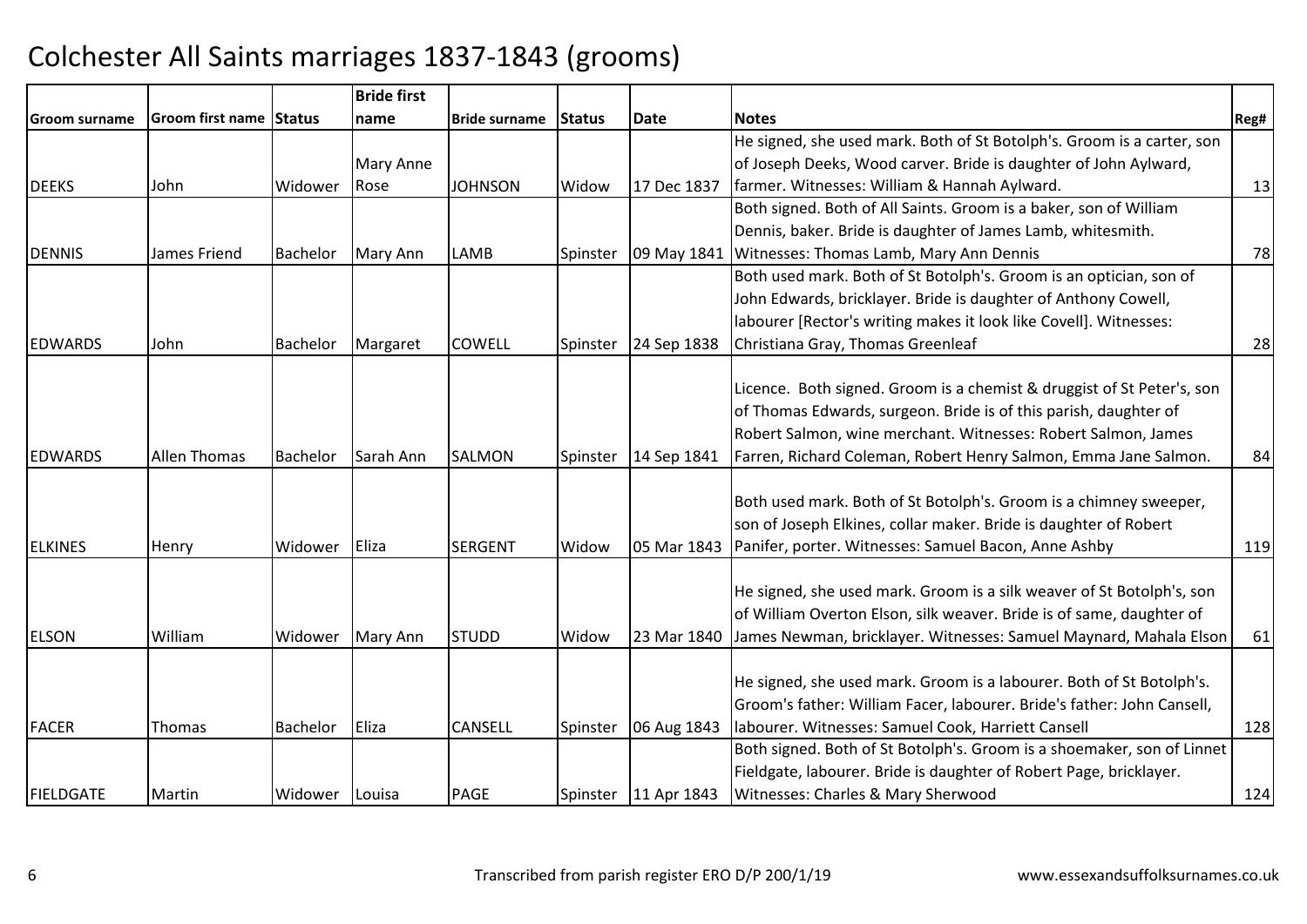|                  |                         |          | <b>Bride first</b> |                      |          |                      |                                                                                                                                                                                                                                                   |                |
|------------------|-------------------------|----------|--------------------|----------------------|----------|----------------------|---------------------------------------------------------------------------------------------------------------------------------------------------------------------------------------------------------------------------------------------------|----------------|
| Groom surname    | Groom first name Status |          | name               | <b>Bride surname</b> | Status   | <b>Date</b>          | <b>Notes</b>                                                                                                                                                                                                                                      | Reg#           |
| <b>FIRMAN</b>    | Edward                  | Bachelor | <b>Sarah</b>       | <b>BUCKINGHAM</b>    | Spinster | 24 Mar 1839          | She signed, he used mark. Both of St Botolph's. Groom is a bricklayer,<br>son of Edward Firman, bricklayer. Bride is daughter of John<br>Buckingham, shoemaker. Witnesses: Frederick Salmon, Sarah Leech.                                         | 39             |
| <b>FISHER</b>    | Nathaniel               | Bachelor | Harriett           | <b>BENNETT</b>       | Spinster | 28 Oct 1838          | Both signed. Groom is a sailor of West Mersea, son of Thomas Fisher,<br>sailor. Bride is of Military Rd, St Botolph's, daughter of John Bennett,<br>labourer. Witnesses: James Greenleaf, Susan Meeling                                           | 32             |
| <b>GILSON</b>    | Samuel                  | Widower  | <b>Susan</b>       | <b>BARTON</b>        | Widow    | 05 Apr 1843          | He signed, she used mark. Both of St Botolph's. Groom is a draper, son<br>of John Gilson, paper maker. Bride is daughter of James Lloyd,<br>labourer. Witnesses: James Lloyd, Sarah Woods                                                         | 123            |
| <b>GROVES</b>    | Joseph                  | Widower  | Rebecca            | <b>CHISSHAM</b>      | Spinster | 09 Oct 1842          | Both used mark. Groom is a labourer of Fingringhoe, son of William<br>Groves, glover. Bride is daughter of Alexander Chissham, wheelwright.<br>Witnesses: Isabella Maynard, James Davy                                                            | 106            |
| <b>HALDER</b>    | <b>Felix</b>            | Bachelor | <b>IEliza</b>      | <b>LANGLEY</b>       | Spinster | 04 Jun 1843          | He signed, she used mark. Both of St Botolph's. Groom is a bricklayer,<br>son of Mathew Halder, whitesmith. Bride is daughter of Peter Langley,<br>gardener. Witnesses: Christiana Halder, Thomas Langley                                         | 125            |
| <b>HAYWARD</b>   | George                  | Bachelor | Mary               | <b>COCKER</b>        | Spinster | 03 Aug 1840          | He signed, she used mark. Groom is a labourer, of St Botolph's, son of<br>Robert Hayward, wheelwright. Bride is a minor of St Botolph's,<br>daughter of Thomas Cocker, shoemaker. Witnesses: John Cocker,<br><b>Elizabeth Hutton</b>              | 66             |
| <b>HECKFORD</b>  | John                    | Bachelor | Catherine          | <b>HERBERT</b>       | Spinster | 06 Aug 1837          | He signed, she used mark. Groom is a carpenter of Prioy Street, St<br>Botolph's, son of John Heckford, Carpenter. Bride is a minor of Angel<br>Lane, St Martin's, daughter of Isaac Herbert, labourer. Witnesses:<br>Henry Chapman, James Fenning | 5 <sup>1</sup> |
| <b>HITCHCOCK</b> | Benjamin                | Bachelor | <b>Emma</b>        | <b>DAWSON</b>        |          | Spinster 20 Sep 1841 | Both used mark. Both of St Botolph's. Groom is a labourer, son of John<br>Hitchcock, labourer. Bride is daughter of Robert Dawson, labourer.<br>Witnesses: H? & Sarah Anne Dawson                                                                 | 85             |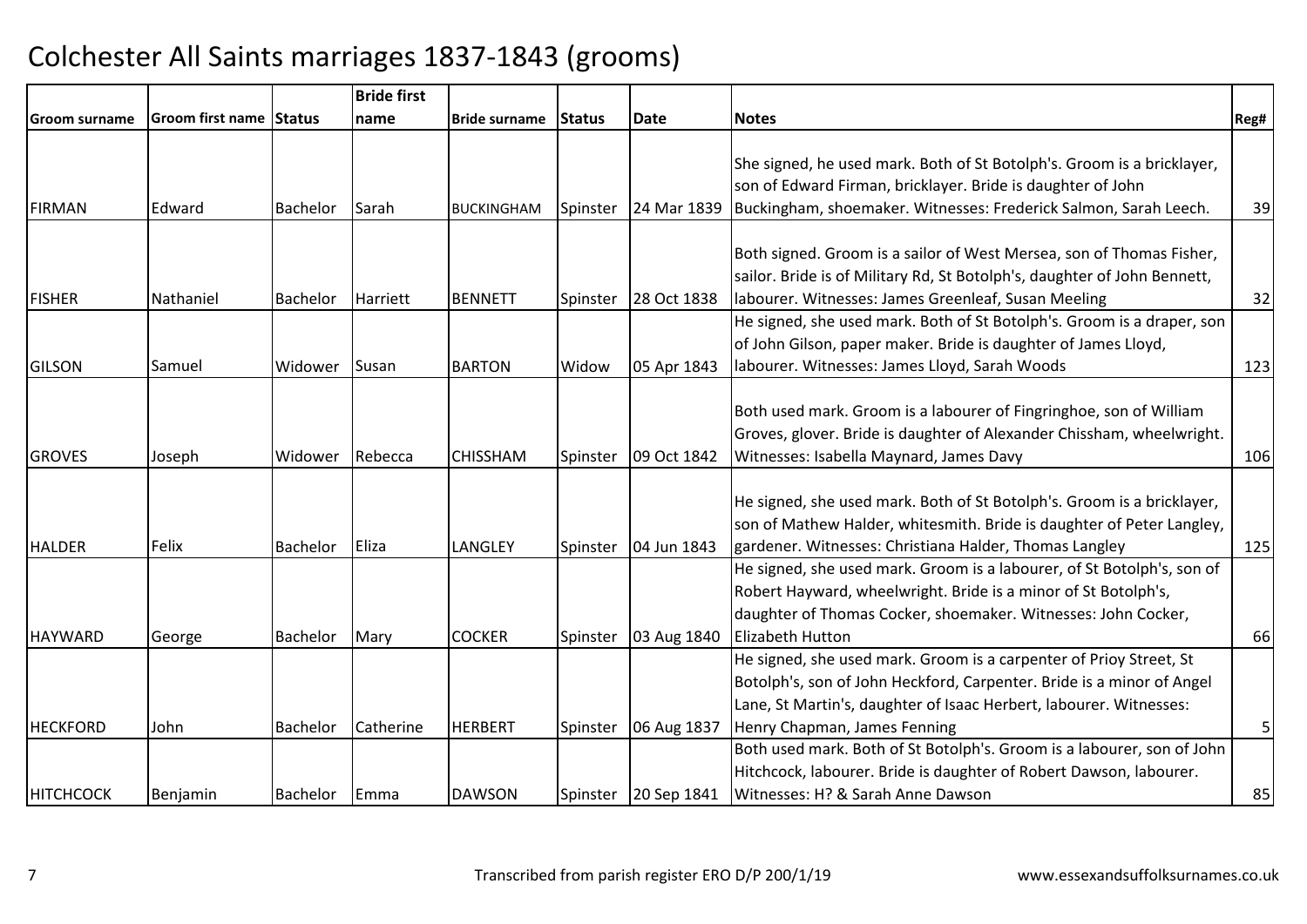|                 |                         |                 | <b>Bride first</b> |                      |          |             |                                                                         |          |
|-----------------|-------------------------|-----------------|--------------------|----------------------|----------|-------------|-------------------------------------------------------------------------|----------|
| Groom surname   | Groom first name Status |                 | name               | <b>Bride surname</b> | Status   | Date        | <b>Notes</b>                                                            | Reg#     |
|                 |                         |                 |                    |                      |          |             | Both signed (his signature Heddy?). Groom is a miller of Wire St, St    |          |
|                 |                         |                 |                    |                      |          |             | Botolph's, son of Robert Hoddy, farmer. Bride is of same, daughter of   |          |
|                 |                         |                 |                    |                      |          |             | Benjamin Cottee, cabinet marker. Witnesses: James Cottee, Maria         |          |
| <b>HODDY</b>    | William                 | Bachelor        | Sarah Anne         | <b>COTTEE</b>        | Spinster | 08 Aug 1837 | Carter                                                                  | $6 \mid$ |
|                 |                         |                 |                    |                      |          |             | He signed, she used mark. Groom is a minor, bricklayer of St Botolph's, |          |
|                 |                         |                 |                    |                      |          |             | son of Henry Hunt, bricklayer. Bride is a minor of St Botolph's,        |          |
|                 |                         |                 |                    |                      |          |             | daughter of Thomas Barr, shoemaker. Witnesses: Christiana Gray,         |          |
| <b>HUNT</b>     | Henry                   | Bachelor        | Susannah           | <b>BARR</b>          | Spinster | 15 Aug 1841 | James Hutton                                                            | 83       |
|                 |                         |                 |                    |                      |          |             |                                                                         |          |
|                 |                         |                 |                    |                      |          |             | She signed. He used mark. Groom is a labourer of Aldham, son of         |          |
|                 |                         |                 |                    |                      |          |             | James Hurrell, labourer. Bride is St Botolph's, daughter of Daniel      |          |
| <b>HURRELL</b>  | Alfred                  | Bachelor        | Mary Ann           | HUNNIBALL            | Spinster | 13 Jun 1841 | Hunniball, labourer. Witnesses: Elisha Hurrell, Hannah Wi*              | 81       |
|                 |                         |                 |                    |                      |          |             |                                                                         |          |
|                 |                         |                 |                    |                      |          |             | He signed, she used mark. Both of St Botolph's. Groom is a shoemaker,   |          |
|                 |                         |                 |                    |                      |          |             | son of Joseph Hurst, labourer. Bride is daughter of John Cook,          |          |
| <b>HURST</b>    | Samuel                  | <b>Bachelor</b> | Charlotte          | <b>COOK</b>          | Spinster | 25 Dec 1843 | labourer. Witnesses: James Richer, Mahala Elson                         | 133      |
|                 |                         |                 |                    |                      |          |             | Both signed. Both of St Botolph's. Groom is a shoemaker, son of         |          |
|                 |                         |                 |                    |                      |          |             | George Inman, shoemaker. Bride's father: John Cook, gardener.           |          |
| <b>INMAN</b>    | John                    | Bachelor        | Amelia             | <b>COOK</b>          | Spinster | 01 Jun 1841 | Witnesses: Jonathan Cook, Sarah Hunnick.                                | 79       |
|                 |                         |                 |                    |                      |          |             |                                                                         |          |
|                 |                         |                 |                    |                      |          |             | He signed, she used mark. Both of St Botolph's. Groom is a porter, son  |          |
|                 |                         |                 |                    |                      |          |             | of John Jackaman, labourer. Bride is daughter of John Osborne,          |          |
| <b>JACKAMAN</b> | John                    | Bachelor        | Mathaner           | <b>OSBORNE</b>       | Spinster | 02 Aug 1843 | chemist. Witnesses: John Hanes, Clarissa Osborne                        | 127      |
|                 |                         |                 |                    |                      |          |             |                                                                         |          |
|                 |                         |                 |                    |                      |          |             | She signed, he used mark. Groom is a carter of St Botolph's, son of     |          |
|                 |                         |                 |                    |                      |          |             | James James, chimney sweeper. Bride is of same, daughter of George      |          |
| <b>JAMES</b>    | Benjamin                | Bachelor        | Elizabeth          | <b>HEARNE</b>        | Spinster | 05 Oct 1840 | Hearn, bricklayer. Witnesses: John Ross, Maria James                    | 68       |
|                 |                         |                 |                    |                      |          |             |                                                                         |          |
|                 |                         |                 |                    |                      |          |             | Both signed. Both of St Botolph's. Groom is a brickmaker, son of Owen   |          |
|                 |                         |                 |                    |                      |          |             | Jones, labourer. Bride is daughter of James Mothersole, maltster.       |          |
| <b>JONES</b>    | John                    | Bachelor Anne   |                    | <b>BENNETT</b>       | Widow    | 27 Oct 1839 | Witnesses: Charlotte Warren, William Fincham                            | 52       |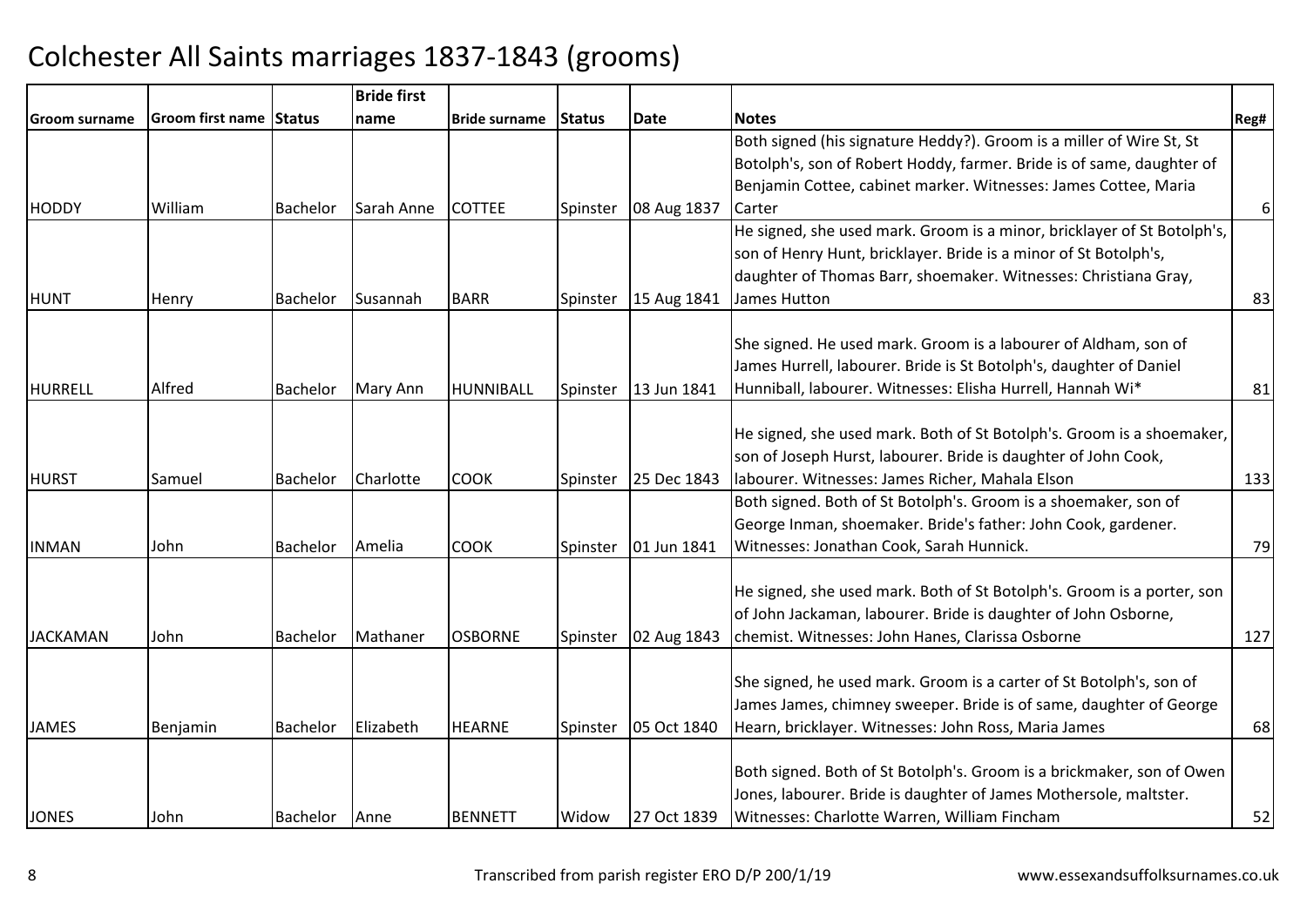|                      |                                |                   | <b>Bride first</b> |                      |          |             |                                                                         |      |
|----------------------|--------------------------------|-------------------|--------------------|----------------------|----------|-------------|-------------------------------------------------------------------------|------|
| <b>Groom surname</b> | <b>Groom first name Status</b> |                   | name               | <b>Bride surname</b> | Status   | Date        | <b>Notes</b>                                                            | Reg# |
|                      |                                |                   |                    |                      |          |             |                                                                         |      |
|                      |                                |                   |                    |                      |          |             | He signed, she used mark. Both of St Botolph's. Groom is a horse        |      |
|                      |                                |                   |                    |                      |          |             | keeper, son of Edward Joyce, horse keeper. Bride is daughter of         |      |
| <b>JOYCE</b>         | Edward                         | Bachelor          | Caroline           | <b>FOX</b>           | Spinster | 07 Oct 1839 | Thomas Fox, brewer. Witnesses: William Garrard, Sarah Halls             | 51   |
|                      |                                |                   |                    |                      |          |             | Both signed. Both of St Botolph's. Groom is a servant, son of Thomas    |      |
|                      |                                |                   |                    |                      |          |             | Kerrick, miller. Bride's father: John Field, labourer. Witnesses:       |      |
| KERRICK              | Golding                        | <b>Bachelor</b>   | Amy                | <b>FIELD</b>         | Spinster | 19 Mar 1843 | Cornelius Hunt, Sophia Field                                            | 120  |
|                      |                                |                   |                    |                      |          |             |                                                                         |      |
|                      |                                |                   |                    |                      |          |             | Licence. He signed, she used mark. Groomis an innkeeper, son of         |      |
|                      |                                |                   |                    |                      |          |             | Mark Keymer, brasier. Bride is the daughter of Joseph Newton,           |      |
| KEYMER               | Robert                         | Widower           | Anne               | <b>NEWTON</b>        | Spinster | 25 Sep 1840 | bricklayer. Witnesses: William Henry Barnes, Eliza Newton               | 67   |
|                      |                                |                   |                    |                      |          |             | Both signed. Both of St Botolph's. Groom is a farmer, son of William    |      |
|                      |                                |                   |                    |                      |          |             | King, farmer. Bride's father: Robert Button, farmer. Witnesses: James   |      |
| <b>KING</b>          | David                          | <b>Bachelor</b>   | Elizabeth          | <b>WHITE</b>         | Widow    | 17 Oct 1842 | Rumsey, Charlotte Cook                                                  | 108  |
|                      |                                |                   |                    |                      |          |             |                                                                         |      |
|                      |                                |                   |                    |                      |          |             | He signed, she used mark. Groom is a painter of St Botolph's, son of    |      |
|                      |                                |                   |                    |                      |          |             | Joseph Knight, upholsterer. Bride is of St Giles', daughter of Robert   |      |
| KNIGHT               | James                          | Bachelor          | Sarah              | <b>MINKS</b>         | Spinster | 04 Feb 1838 | Minks, chairmaker. Witnesses: Henry Watson, Harriott Minks.             | 15   |
|                      |                                |                   |                    |                      |          |             |                                                                         |      |
|                      |                                |                   |                    |                      |          |             | He signed, she used mark. Both of St Botolph's. Groom is a miller, son  |      |
|                      |                                |                   |                    |                      |          |             | of William Langham, farmer. Bride's father: William Cook, labourer.     |      |
| LANGHAM              | William                        | Bachelor          | Mary               | <b>COOK</b>          | Spinster |             | 11 May 1840   Witnesses: Maria Bent, William Fincham                    | 63   |
|                      |                                |                   |                    |                      |          |             |                                                                         |      |
|                      |                                |                   |                    |                      |          |             | Both signed. Both of St Botolph's. Groom is a labourer, son of William  |      |
|                      |                                |                   |                    |                      |          |             | Linnett, collar maker. Bride is daughter of Thomas Simmons,             |      |
| LINNETT              | Thomas                         | Widower           | Phoebe             | <b>SIMMONS</b>       | Spinster | 11 Nov 1839 | carpenter. Witnesses: Jemima Simmons, Isaac Stokeley                    | 53   |
|                      |                                |                   |                    |                      |          |             | He signed, she used mark. Both of St Botolph's. Groom is a baker, son   |      |
|                      |                                |                   |                    |                      |          |             | of William Mann, grocer. Bride's father: John Arthy, farmer. Witnesses: |      |
| <b>MANN</b>          | Alfred                         | Bachelor Susannah |                    | <b>ARTHY</b>         | Spinster |             | 13 May 1838 William Arthy, Mary Death                                   | 19   |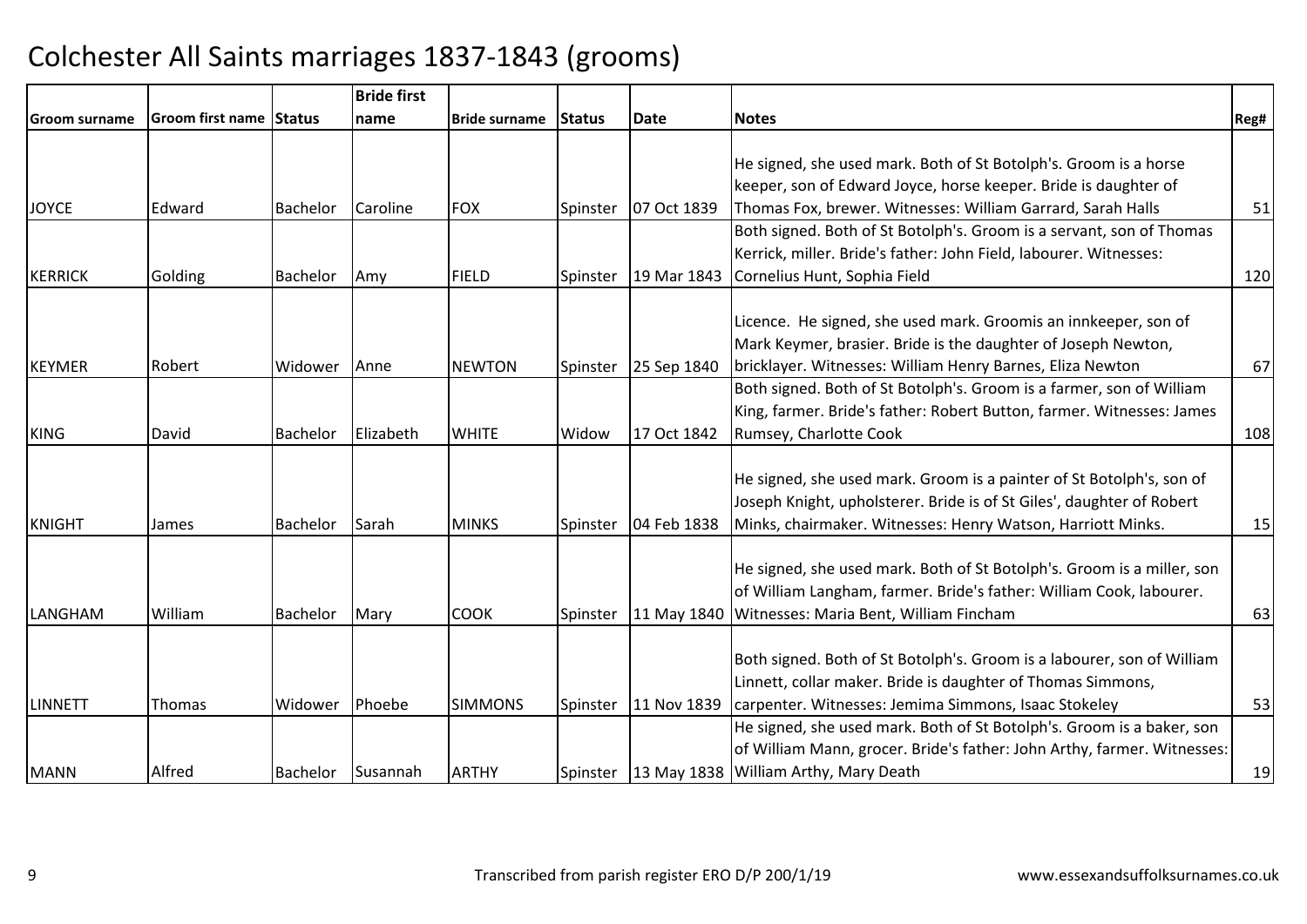|                 |                         |          | <b>Bride first</b> |                      |          |                        |                                                                         |      |
|-----------------|-------------------------|----------|--------------------|----------------------|----------|------------------------|-------------------------------------------------------------------------|------|
| Groom surname   | Groom first name Status |          | name               | <b>Bride surname</b> | Status   | Date                   | <b>Notes</b>                                                            | Reg# |
|                 |                         |          |                    |                      |          |                        |                                                                         |      |
|                 |                         |          |                    |                      |          |                        | He signed, she used mark. Groom is a cordwainer of St James', son of    |      |
|                 |                         |          |                    |                      |          |                        | Thomas Martin, labourer. Bride is of St Botolph's, daughter of Daniell  |      |
| <b>MARTIN</b>   | Thomas                  | Bachelor | Mary Anne          | <b>HUMM</b>          | Spinster | 31 Mar 1839            | Humm, labourer. Witnesses: John & Sarah Beardwell                       | 40   |
|                 |                         |          |                    |                      |          |                        |                                                                         |      |
|                 |                         |          |                    |                      |          |                        | Licence. Both signed. Groom is a linen draper, son of James Mash,       |      |
|                 |                         |          |                    |                      |          |                        | grocer. Bride is of Holy Trinity, daughter of Francis Eagle, surgeon.   |      |
| MASH            | James                   | Bachelor | Eleanor            | <b>EAGLE</b>         | Spinster | 06 Apr 1842            | Witnesses: Charles Campbell Stevens, Maria Mash                         | 95   |
|                 |                         |          |                    |                      |          |                        |                                                                         |      |
|                 |                         |          |                    |                      |          |                        | Both used mark. Groom is a labourer of St Botolph's, son of Joseph      |      |
|                 |                         |          |                    |                      |          |                        | Mason, sawyer. Bride is a minor of same, daughter of David Jones,       |      |
| <b>MASON</b>    | William                 | Bachelor | Jane               | <b>JONES</b>         | Spinster | 24 Mar 1839            | coachmaker. Witnesses: William Norland?, Eliza Mason                    | 38   |
|                 |                         |          |                    |                      |          |                        |                                                                         |      |
|                 |                         |          |                    |                      |          |                        | Registrars Certificate. Both signed. Groom is a carpenter. Both of      |      |
|                 |                         |          | Sarah              |                      |          |                        | Magdalen St. Groom's father: William Mason, smith. Bride's father:      |      |
| <b>MASON</b>    | George William          | Bachelor | Hannah             | PROUD                | Spinster | 29 Oct 1843            | William Proud, mariner. Witnesses: Amelia Banister, Richard Proud       | 132  |
|                 |                         |          |                    |                      |          |                        | Licence. Groom is a Wesleyan Minister of St Nicholas', son of Joshua    |      |
|                 |                         |          |                    |                      |          |                        | Monkhouse, chemist. Bride is daughter of John Badcock, Collector of     |      |
|                 |                         |          |                    |                      |          |                        | Excise. Both signed. Witnesses: Elizabeth & Mary Anne? Badcock, W       |      |
| MONKHOUSE       | <b>Thomas Savage</b>    | Bachelor | Margaret           | <b>BADCOCK</b>       | Spinster | 02 Jul 1839            | Williams.                                                               | 46   |
|                 |                         |          |                    |                      |          |                        |                                                                         |      |
|                 |                         |          |                    |                      |          |                        | Both signed. Groom is a bricklayer of St Botolph's, son of Peter        |      |
|                 |                         |          |                    |                      |          |                        | Mortlock, bricklayer. Bride is a minor of St Botolph's, daughter of     |      |
| <b>MORTLOCK</b> | Thomas                  | Bachelor | Elizabeth          | <b>PECK</b>          | Spinster | 03 May 1842            | Thomas Peck, basket maker. Witnesses: Thomas & Sarah Peck               | 97   |
|                 |                         |          |                    |                      |          |                        |                                                                         |      |
|                 |                         |          |                    |                      |          |                        | Both used mark. Groom is a gardener of Layer de la Haye, son of         |      |
|                 |                         |          |                    |                      |          |                        | William Munson, gardener. Bride is of St Botolph's St, daughter of John |      |
| <b>MUNSON</b>   | George                  | Bachelor | Phoebe             | <b>SMITH</b>         | Spinster | 15 Feb 1838            | Smith, labourer. Witnesses: Edward Willis, Elibeth Bacon                | 17   |
|                 |                         |          |                    |                      |          |                        | Both used mark. [For Court ?]. Groom is gardener, son of William        |      |
|                 |                         |          |                    |                      |          |                        | Newton, gardener. Bride is a minor, daughter of Joseph Coart?,          |      |
| <b>NEWTON</b>   | Isaac                   | Bachelor | Caroline           | COART?               |          | Spinster   18 Jan 1840 | gardener. Witnesses: Eliza Dennis, S Tyler                              | 57   |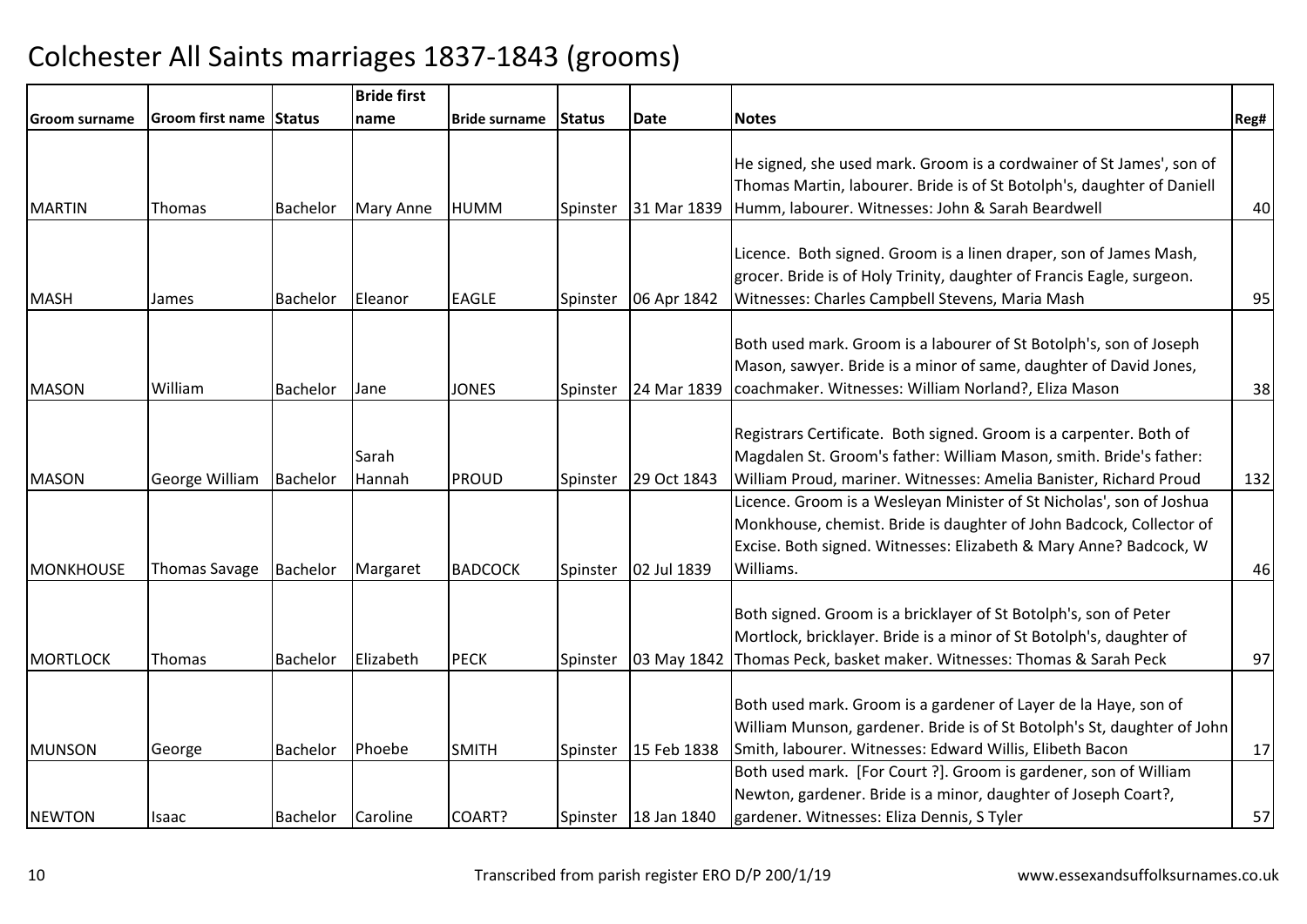|                |                                |                 | <b>Bride first</b> |                      |               |                                |                                                                                                                                                                                                                                                                                          |              |
|----------------|--------------------------------|-----------------|--------------------|----------------------|---------------|--------------------------------|------------------------------------------------------------------------------------------------------------------------------------------------------------------------------------------------------------------------------------------------------------------------------------------|--------------|
| lGroom surname | <b>Groom first name Status</b> |                 | name               | <b>Bride surname</b> | <b>Status</b> | <b>Date</b>                    | <b>Notes</b>                                                                                                                                                                                                                                                                             | Reg#         |
|                |                                |                 |                    |                      |               |                                | Both signed. Both of St Botolph's. Groom is a gardener, son of                                                                                                                                                                                                                           |              |
|                |                                |                 |                    |                      |               |                                | William Norman, farmer. Bride's father: James Green, carpenter.                                                                                                                                                                                                                          |              |
| NORMAN         | William                        | <b>Bachelor</b> | Amelia             | <b>GARDNER</b>       | Spinster      | 09 Jan 1839                    | Witnesses: John Gibling, Phoebe Gibling                                                                                                                                                                                                                                                  | 36           |
|                |                                |                 | Jane               |                      |               |                                | Licence. Both signed. Groom is a surgeon of Queen St, Colchester, son<br>of Roger Nunn, surgeon. Bride is of New Olivers, Stanway, daughter of<br>Thomas Joseph Turner esqr. Witnesses: Mary Anne & Adelaide Susan<br>Nunn, George Bawtree, John Bax, Jane Bax, Elizabeth Bligh, Richard |              |
| <b>NUNN</b>    | <b>Roger Sturley</b>           | <b>Bachelor</b> | Theophila          | <b>TURNER</b>        | Spinster      | 28 Feb 1842                    | Bligh and others.                                                                                                                                                                                                                                                                        | 93           |
| <b>OSBORNE</b> | Amos                           | <b>Bachelor</b> | Mary Ann           | <b>BLOOMFIELD</b>    | Spinster      | 31 Aug 1842                    | He signed, she used mark. Both of St Botolph's. Groom is a silk weaver,<br>son of Amos Osborne, silk weaver. Bride is daughter of Joseph<br>Bloomfield, shoemaker. Witnesses: Robert & Martha? Bloomfield                                                                                | 100          |
| PAGE           | John                           | <b>Bachelor</b> | Eliza              | <b>WITHAM</b>        | Spinster      | 09 Jul 1837                    | Both signed. Groom is a labourer of St Botolph's, at the Cock, son of<br>John Page, mariner. Bride is of Military Rd, St Botolph's, daughter of<br>James Witham, carpenter. Witnesses: H. & James Fenning                                                                                | $\mathbf{2}$ |
| PARKER         | William                        | <b>Bachelor</b> | Hannah             | <b>POSFORD</b>       | Spinster      | 19 Feb 1840                    | Licence. Both signed. Groom is a tallow chandler of St James', son of<br>John Parker, tallow chandler. Bride is of this parish, daughter of John<br>Posford, farmer. Witnesses: Sarah & John Posford                                                                                     | 59           |
| PATTERSON      | <b>Orlando Alfred</b>          | <b>Bachelor</b> | Elizabeth          | <b>FAUX</b>          | Spinster      | 15 Aug 1842                    | Licence. Both signed. Groom is a bricklayer of St Giles', son of<br>Frederick Patterson, bricklayer. Bride is of St Botolph's, daughter of<br>Benjamin Faux, bricklayer. Witnesses: William Faux, Mary Anne Groves                                                                       | 102          |
| PEARCE         | Frederick                      | Bachelor        | Matilda            | <b>SIMPSON</b>       |               | Spinster 30 Nov 1841   Pearce. | Licence. Both signed. Groom is a grocer of St Botolph's, son of William<br>Pearce, farmer. Bride is of St Nicholas', daughter of William Stammers,<br>miller. Witnesses: Jane Eleanor Stockbridge, Thos. Blyth, Mary Ann                                                                 | 90           |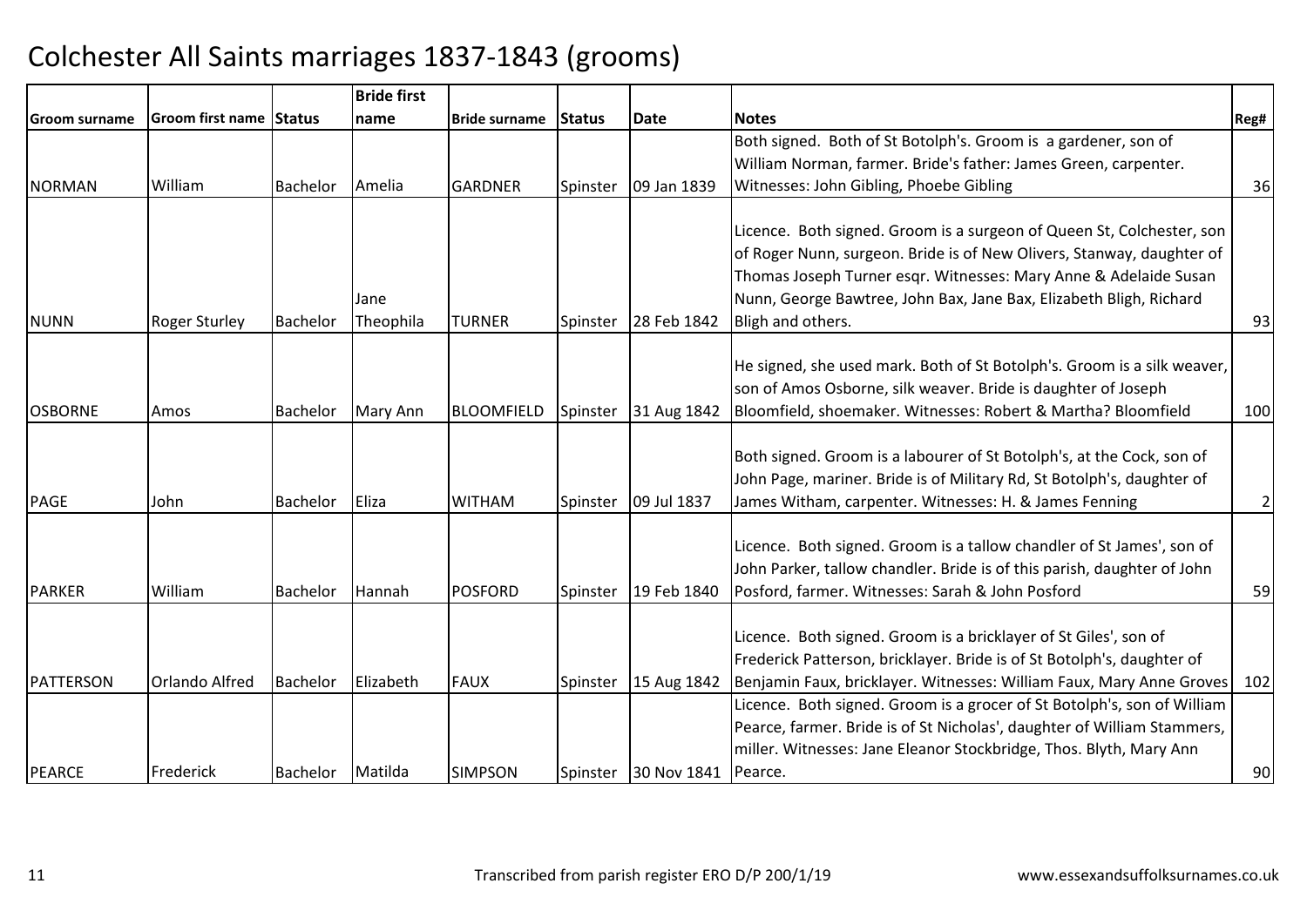|                |                         |                 | <b>Bride first</b> |                      |          |             |                                                                                |      |
|----------------|-------------------------|-----------------|--------------------|----------------------|----------|-------------|--------------------------------------------------------------------------------|------|
| Groom surname  | Groom first name Status |                 | name               | <b>Bride surname</b> | Status   | <b>Date</b> | <b>Notes</b>                                                                   | Reg# |
|                |                         |                 |                    |                      |          |             | Both used mark. Both of St Botolph's. Groom is a labourer, son of John         |      |
|                |                         |                 |                    |                      |          |             | Pilgrim, labourer. Bride's father: John Mason, sailmaker. Witnesses:           |      |
| PILGRIM        | William                 | Bachelor        | <b>Caroline</b>    | <b>MASON</b>         | Spinster | 21 Mar 1842 | Matilda & James Colyer                                                         | 94   |
|                |                         |                 |                    |                      |          |             | Both signed. Both of St Botolph's. Groom is a labourer, son of Nunn            |      |
|                |                         |                 |                    |                      |          |             | John Pittock, labourer. Bride is daughter of William Johnson, labourer.        |      |
| <b>PITTOCK</b> | Joseph Nunn             | Bachelor        | Jane Sarah         | <b>JOHNSON</b>       | Spinster | 21 Oct 1842 | Witnesses: William Crickman, Anne Dale                                         | 110  |
|                |                         |                 |                    |                      |          |             |                                                                                |      |
|                |                         |                 |                    |                      |          |             | Both signed. Both of St Botolph's. Groom is a miller, son of William           |      |
|                |                         |                 |                    |                      |          |             | Poole, Bay miller. Bride is daughter of Edmund Cross, cabinet maker.           |      |
| <b>POOLE</b>   | <b>Thomas</b>           | Bachelor        | Maria              | <b>CROSS</b>         | Spinster | 06 May 1838 | Witnesses: Ethel Poole, Eliza Woodham, James Woodham.                          | 18   |
|                |                         |                 |                    |                      |          |             | Licence. Both signed. Groom is a miller of Lexden, son of Nehemiah             |      |
|                |                         |                 |                    |                      |          |             | Prior, baker. Bride os of St Botolph's, daughter of Jonathan Wisby,            |      |
| PRIOR          | John                    | <b>Bachelor</b> | Susan              | <b>WISBY</b>         | Spinster | 07 Oct 1838 | tailor. Witnesses: Eliza Wisby, Alfred John Prior                              | 29   |
|                |                         |                 |                    |                      |          |             | He signed (as Raymant), she used mark. Groom is a blacksmith of St             |      |
|                |                         |                 |                    |                      |          |             | Botolph's, son of John Raymond, labourer. Bride is a minor of same,            |      |
|                |                         |                 |                    |                      |          |             | daughter of Thomas Davy, labourer. Witnesses: John Ainsworth,                  |      |
| <b>RAYMOND</b> | Charles                 | Bachelor        | Anne               | <b>DAVY</b>          | Spinster | 09 Jul 1838 | Elizabeth Davy                                                                 | 20   |
|                |                         |                 |                    |                      |          |             |                                                                                |      |
|                |                         |                 |                    |                      |          |             | Licence. Both signed. Groom is a hozier of St Runwald's, son of Samuel         |      |
|                |                         |                 |                    |                      |          |             | Rayner, farmer. Bride is of this parish, daughter of John Spurling,            |      |
|                |                         |                 |                    |                      |          |             | painter. Witnesses: Jno & Emma Spurling, Emma Phillips, Ann                    |      |
| <b>RAYNER</b>  | <b>Richard Sadler</b>   | Widower         | Sarah              | <b>SPURLING</b>      | Spinster | 24 Oct 1843 | Glanfield, C.S? Phillip, H.J?Spurling, Geo.Glanfield, Eliza Spurling.          | 131  |
|                |                         |                 |                    |                      |          |             |                                                                                |      |
|                |                         |                 |                    |                      |          |             | He signed, she ued mark. Groom is a shoemaker of St Botolph's, son of          |      |
|                |                         |                 |                    |                      |          |             | William Reason, labourer. Bride is of St Peter's, daughter of Thomas           |      |
| <b>REASON</b>  | John                    | Widower         | Sarah              | <b>BROOKER</b>       | Widow    | 31 Jan 1841 | Fitch, porter. Witnesses: Samuel Maynard, Mary Ann Reason                      | 74   |
|                |                         |                 |                    |                      |          |             |                                                                                |      |
|                |                         |                 |                    |                      |          |             | Both used mark. Groom is a mariner of Wivenhoe, son of Daniel Rich,            |      |
|                |                         |                 |                    |                      |          |             | mariner. Bride is of Botolph's St, Colchester, daughter of Joseph              |      |
| <b>RICH</b>    | Daniel                  | Widower Susan   |                    | <b>LINNET</b>        | Widow    |             | 17 Nov 1842   Trayler, cooper. Witnesses: James Leonard Squires, Sarah Squires | 113  |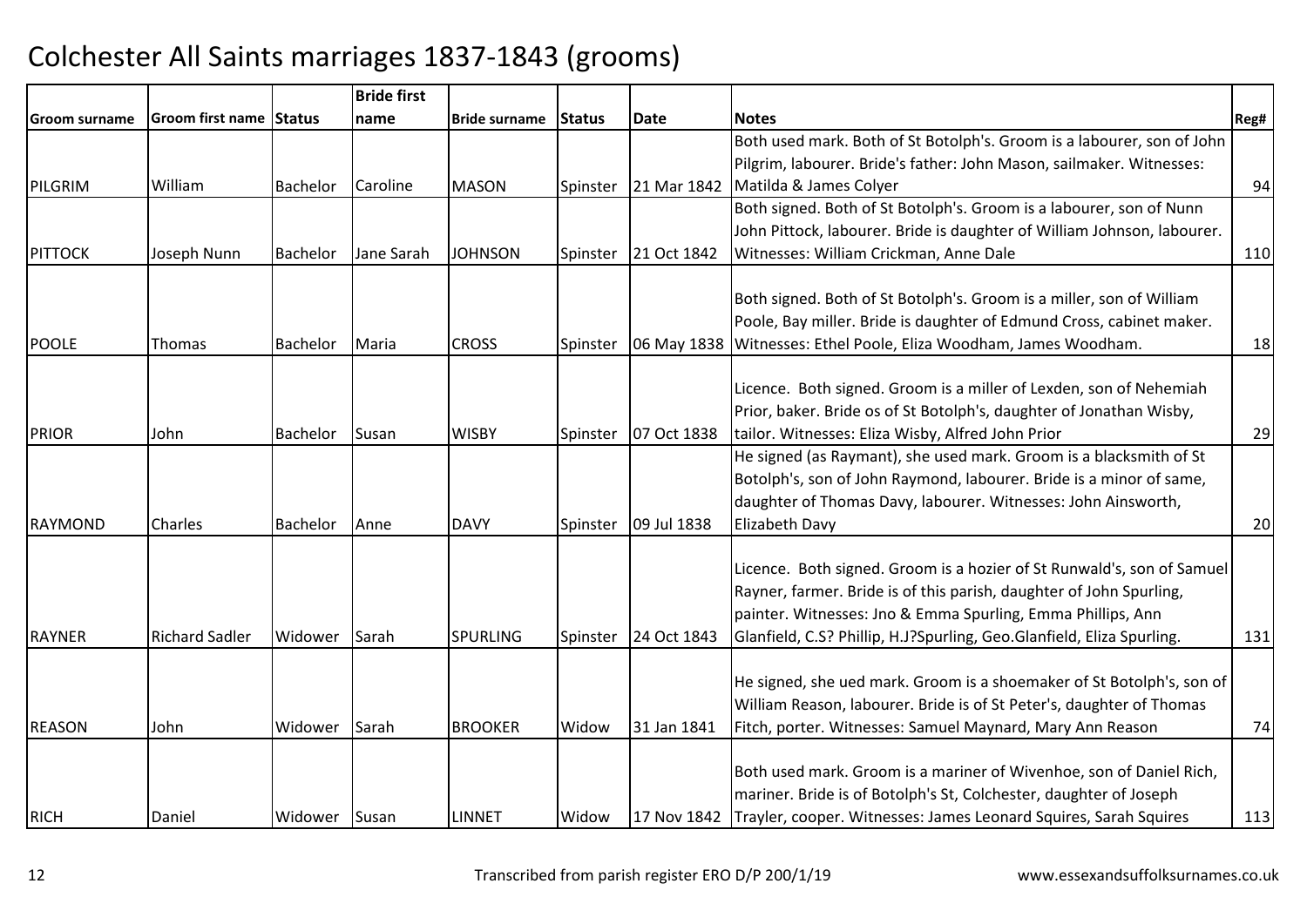|                      |                                |                 | <b>Bride first</b> |                      |          |             |                                                                                                                                         |      |
|----------------------|--------------------------------|-----------------|--------------------|----------------------|----------|-------------|-----------------------------------------------------------------------------------------------------------------------------------------|------|
| <b>Groom surname</b> | <b>Groom first name Status</b> |                 | name               | <b>Bride surname</b> | Status   | <b>Date</b> | <b>Notes</b>                                                                                                                            | Reg# |
|                      |                                |                 |                    |                      |          |             | Both used mark. Both of St Botolph's. Groom is a labourer, son of                                                                       |      |
|                      |                                |                 |                    |                      |          |             | Edmund Richer, labourer. Bride's father: George Grimssey, labourer.                                                                     |      |
| <b>RICHER</b>        | John                           | <b>Bachelor</b> | Elizabeth          | <b>GRIMSSEY</b>      | Spinster | 08 Dec 1839 | Witnesses: Edmund & Hannah Richer                                                                                                       | 55   |
|                      |                                |                 |                    |                      |          |             |                                                                                                                                         |      |
|                      |                                |                 |                    |                      |          |             | Both signed. Both of St Botolph's. Groom is a wheelwright, son of                                                                       |      |
|                      |                                |                 |                    |                      |          |             | Edmund Richer, husbandman. Bride is daughter of Robert Merchant,                                                                        |      |
| <b>RICHER</b>        | Edmund                         | <b>Bachelor</b> | Mary Anne          | <b>MERCHANT</b>      | Spinster | 30 Oct 1842 | carpenter. Witnesses: James & Amelia Merchant                                                                                           | 111  |
|                      |                                |                 |                    |                      |          |             |                                                                                                                                         |      |
|                      |                                |                 |                    |                      |          |             | He signed, she used mark. Groom is a labourer of St Botolph's, son of                                                                   |      |
|                      |                                |                 |                    |                      |          |             | John Roy, shoemaker. Bride is of same, daughter of Benjamin Jiggins,                                                                    |      |
| ROY                  | William                        | Bachelor        | Mary               | <b>JIGGINS</b>       | Spinster | 25 Dec 1838 | sawyer. Witnesses: John Samuell Jackson, Rebecca Jackson                                                                                | 35   |
|                      |                                |                 |                    |                      |          |             |                                                                                                                                         |      |
|                      |                                |                 |                    |                      |          |             | He signed, she used mark. Rector also had Wyatt. Both of St<br>Botolph's. Groom is a miller, son of John Scott, farmer. Bride's father: |      |
| <b>SCOTT</b>         |                                |                 |                    |                      |          |             |                                                                                                                                         |      |
|                      | Benjamin                       | Widower         | Mary               | <b>WAYATT</b>        | Widow    | 25 Dec 1838 | George Sharpe, labourer. Witnesses: Hannah Miles, James Fenning                                                                         | 34   |
|                      |                                |                 |                    |                      |          |             | He signed, she used mark. Both of St Botolph's. Groom is a tailor, son                                                                  |      |
|                      |                                |                 |                    |                      |          |             | of Benjamin Scott, miller. Bride is daughter of John Presney, tanner.                                                                   |      |
| <b>SCOTT</b>         | David                          | Bachelor        | Mary               | PRESNEY              | Spinster | 02 Jun 1839 | Witnesses: Hannah Curraston?, William Fincham                                                                                           | 45   |
|                      |                                |                 |                    |                      |          |             | He signed, she used mark. Both of St Botolph's. Groom is a miller, son                                                                  |      |
|                      |                                |                 |                    |                      |          |             | of John Scott, farmer. Bride is daughter of Thomas Prestney, soap                                                                       |      |
| <b>SCOTT</b>         | Benjamin                       | Widower         | Ann                | <b>PARR</b>          | Widow    | 26 Sep 1841 | boiler. Witnesses: Mary & Edward Predam                                                                                                 | 86   |
|                      |                                |                 |                    |                      |          |             | Both signed. Groom is a baker, son of James Secret, bricklayer. Bride's                                                                 |      |
|                      |                                |                 |                    |                      |          |             | father: William Totham, butcher. Witnesses: William Totham, Ellen                                                                       |      |
| <b>SECRET</b>        | George                         | Bachelor        | Eliza              | <b>TOTHAM</b>        | Spinster | 15 Jan 1843 | Gay                                                                                                                                     | 118  |
|                      |                                |                 |                    |                      |          |             |                                                                                                                                         |      |
|                      |                                |                 |                    |                      |          |             | Licence. He signed, she used mark. Both of St Botolph's. Groom is a                                                                     |      |
|                      |                                |                 |                    |                      |          |             | gardener, son of Abraham Shead, broom maker. Bride is daughter of                                                                       |      |
| SHEAD                | Isaac                          |                 | Widower Sarah Anne | <b>DODD</b>          | Widow    | 12 Nov 1839 | John Knowles, shoemaker. Witnesses: William Fearis, Ann Dodd                                                                            | 54   |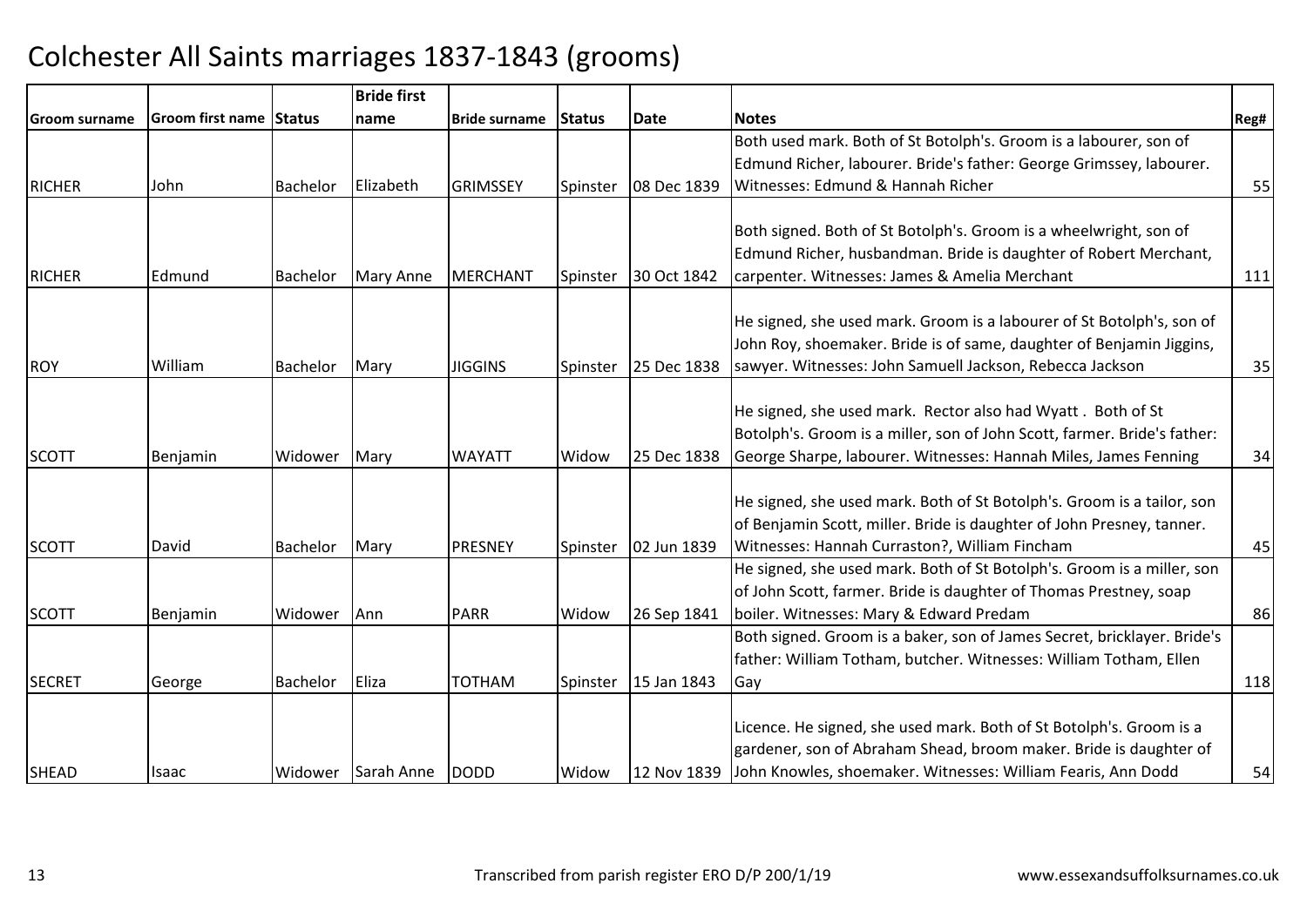|                    |                         |                 | <b>Bride first</b> |                      |          |             |                                                                                       |      |
|--------------------|-------------------------|-----------------|--------------------|----------------------|----------|-------------|---------------------------------------------------------------------------------------|------|
| Groom surname      | Groom first name Status |                 | name               | <b>Bride surname</b> | Status   | <b>Date</b> | <b>Notes</b>                                                                          | Reg# |
|                    |                         |                 |                    |                      |          |             | Both signed. [Could be Selena Cob ]. Groom is a gardener of St                        |      |
|                    |                         |                 |                    |                      |          |             | Botolph's, son od Isaac Shead, gardener. Bride is of same, daughter of                |      |
|                    |                         |                 | Sarah              |                      |          |             | James Warren, husbandman. Witnesses: James Robert Warren, Selena                      |      |
| <b>SHEAD</b>       | Alfred                  | <b>Bachelor</b> | Harriett           | <b>WARREN</b>        | Spinster | 24 Dec 1839 | Cole                                                                                  | 56   |
|                    |                         |                 |                    |                      |          |             | Both used mark. Groom is aged 42, a bricklayer of Old Heath, St Giles,                |      |
|                    |                         |                 |                    |                      |          |             | son of John Shepherd (dead). Bride is aged 53 of St John Street, St                   |      |
|                    |                         |                 |                    |                      |          |             | Botolph's, daughter of Samuel Bloice, husbandmand. Witnesses:                         |      |
| <b>SHEPHERD</b>    | Moses                   | Widower         | Mary               | <b>COOK</b>          | Widow    | 10 Sep 1837 | Ambrose & Ann Tatum                                                                   | 8    |
|                    |                         |                 |                    |                      |          |             |                                                                                       |      |
|                    |                         |                 |                    |                      |          |             | Licence. Both signed. Groom is a sadler of Dedham, son of John                        |      |
|                    |                         |                 |                    |                      |          |             | Shoebridge, sadler. Bride is of St Botolph's, daughter of Charles Abbot,              |      |
| <b>SHOEBRIDGE</b>  | John                    | Bachelor        | <b>Mary Ann</b>    | <b>ABBOT</b>         |          | 13 Feb 1840 | carpenter. Witnesses: Catherine Williams, John Abbott                                 | 58   |
|                    |                         |                 |                    |                      |          |             | He signed, she used mark. Both of St Botolph's. Groom is a tailor, son                |      |
|                    |                         |                 |                    |                      |          |             | of Edward Smith, tailor. Bride is daughter of George Stannard,                        |      |
| <b>SMITH</b>       | Edward                  | <b>Bachelor</b> | Lucy               | <b>STANNARD</b>      | Spinster | 02 Apr 1843 | labourer. Witnesses: George & Eliza Parish                                            | 122  |
|                    |                         |                 |                    |                      |          |             | Both used mark. Both of St Botolph's. Groom is a labourer, son of                     |      |
|                    |                         |                 |                    |                      |          |             | William Southgate, labourer. Bride is daughter of William Woods,                      |      |
| <b>SOUTHGATE</b>   | William                 | <b>Bachelor</b> | Elizabeth          | <b>WOODS</b>         | Spinster | 26 Feb 1842 | labourer. Witnesses: Jemima Olberry, Sarah Orrin                                      | 92   |
|                    |                         |                 |                    |                      |          |             |                                                                                       |      |
|                    |                         |                 |                    |                      |          |             | Both signed. Both of St Botolph's. Groom is a tailor, son of James                    |      |
|                    |                         |                 |                    |                      |          |             | Stevens, Tailor. Bride's father not given, but her mother is: Margaret                |      |
| <b>STEVENS</b>     | James                   | <b>Bachelor</b> | Margaret           | LAWRENCE             | Spinster | 25 Dec 1841 | Lawrence, weaver. Witnesses: Thos. French, Louisa Wire                                | 91   |
|                    |                         |                 |                    |                      |          |             | He signed, she used mark. Groom is a shopkeeper of Winsley's Alms                     |      |
|                    |                         |                 |                    |                      |          |             | Houses, son of William Stonebridge, farmer. Bride is of Magdalen St,                  |      |
|                    |                         |                 |                    |                      |          |             | daughter of Thomas Till, husbandman. Witnesses: John & Susannah                       |      |
| <b>STONEBRIDGE</b> | George                  | Widower         | Mary               | <b>BREWER</b>        | Widow    | 07 Nov 1837 | Brown                                                                                 | 12   |
|                    |                         |                 |                    |                      |          |             |                                                                                       |      |
|                    |                         |                 |                    |                      |          |             | Both signed. Groom is a minor, butcher of St James', son of William                   |      |
|                    | Esau Samuel             |                 |                    |                      |          |             | Strutt, bricklayer. Bride is a minor, daughter of John Franklin,                      |      |
| <b>STRUTT</b>      | Parsons                 | Bachelor        | Mary Ann           | <b>FRANKLIN</b>      |          |             | Spinster   01 Mar 1840   bricklayer. Witnesses: John Shairp Franklin, Susannah Strutt | 60   |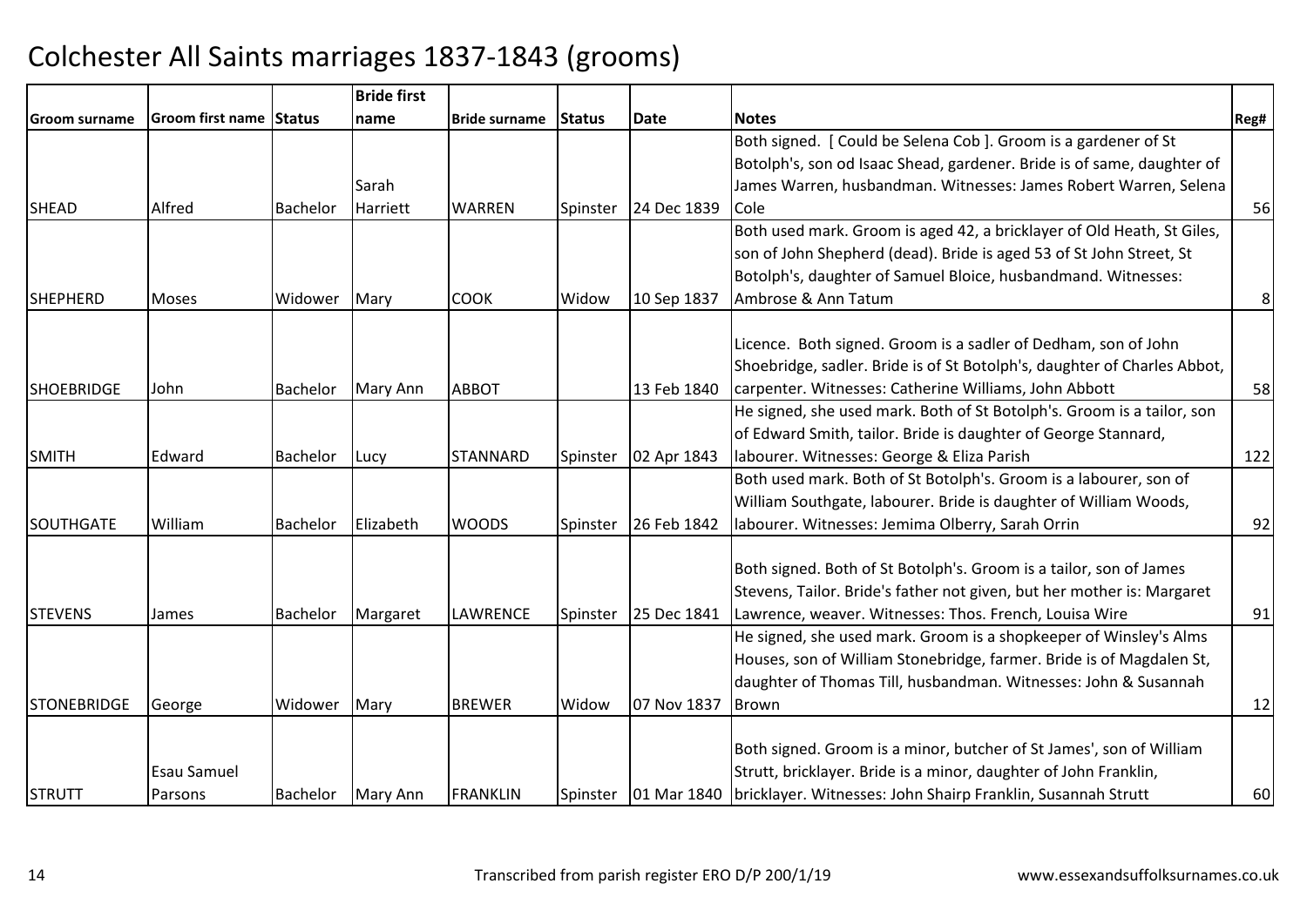|                 |                         |                    | <b>Bride first</b> |                      |          |                      |                                                                               |      |
|-----------------|-------------------------|--------------------|--------------------|----------------------|----------|----------------------|-------------------------------------------------------------------------------|------|
| Groom surname   | Groom first name Status |                    | name               | <b>Bride surname</b> | Status   | <b>Date</b>          | <b>Notes</b>                                                                  | Reg# |
|                 |                         |                    |                    |                      |          |                      | Both signed. Both of St Botolph's. Groom is a shoemaker, son of               |      |
|                 |                         |                    |                    |                      |          |                      | Joseph Stuck, shoemaker. Bride is daughter of John Cheveley,                  |      |
| <b>STUCK</b>    | Henry Benjamin          | <b>Bachelor</b>    | Jane Ann           | <b>MURRELLS</b>      | Widow    | 11 Jul 1842          | shopkeeper. Witnesses: W. Stuck, Eliza Cheveley                               | 99   |
|                 |                         |                    |                    |                      |          |                      |                                                                               |      |
|                 |                         |                    |                    |                      |          |                      | She signed, he used mark. Groom is a lime burner of St Botolph's, son         |      |
|                 |                         |                    |                    |                      |          |                      | of Robert Taylor, malster. Bride is of same, daughter of Thomas Strutt,       |      |
| <b>TAYLOR</b>   | John                    | Widower            | Harriett           | <b>STRUTT</b>        | Spinster | 25 Dec 1843          | painter. Witnesses: Thomas Parsons Strutt, Mary Ann Strutt                    | 134  |
|                 |                         |                    |                    |                      |          |                      | Both signed. Groom is a farmer of Abberton, son of Lambert Tettrell.          |      |
|                 |                         |                    |                    |                      |          |                      | Bride is of St Botolph's, daughter of Jesse Jones, Adjutant in East Essex     |      |
|                 |                         |                    |                    |                      |          |                      | Militia. Witnesses: Caroline & Celia Jones, Phillis Chaplin, George           |      |
| <b>TETTRELL</b> | John                    | <b>Bachelor</b>    | Harriet            | <b>JONES</b>         | Spinster | 20 Apr 1841          | Tetterell, John Jones, Henry Cooper, Charles Bullock.                         | 76   |
|                 |                         |                    |                    |                      |          |                      |                                                                               |      |
|                 |                         |                    |                    |                      |          |                      | Both signed. Both minors, both of St Botolph's. Groom is the son of           |      |
|                 |                         |                    |                    |                      |          |                      | John Thurston, shoemaker. Bride is the daughter of John Sanders,              |      |
| <b>THURSTON</b> | Frederick               | <b>Bachelor</b>    | Elizabeth          | <b>SANDERS</b>       | Spinster | 26 Aug 1838          | chandler. Witnesses: John Thurston, Harriet Cater                             | 27   |
|                 |                         |                    |                    |                      |          |                      |                                                                               |      |
|                 |                         |                    |                    |                      |          |                      | Both signed. Groom is a minor, tilemaker of St Botolph's, son of              |      |
|                 |                         |                    |                    |                      |          |                      | William Upsher, tilemaker. Bride is a minor of St Nicholas', daughter of      |      |
| <b>UPSHER</b>   | James                   | <b>Bachelor</b>    | Phoebe             | <b>RUDKIN</b>        | Spinster |                      | 15 May 1840 Abraham Rudkin, labourer. Witnesses: Joseph Rudkin, Eliza Bateman | 64   |
|                 |                         |                    |                    |                      |          |                      |                                                                               |      |
|                 |                         |                    |                    |                      |          |                      | Licence. He signed, she used mark. Both of St Botolph's. Groom is a           |      |
|                 |                         |                    |                    |                      |          |                      | carpenter, son of Mark Waites, lock keeper. Bride is daughter of              |      |
| <b>WAITES</b>   | George                  | <b>Bachelor</b>    | Mary Anne          | <b>CATER</b>         | Spinster | 19 Oct 1842          | Charles Cater, silk weaver. Witnesses: William Pidington, Phoebe Cater        | 109  |
|                 |                         |                    |                    |                      |          |                      |                                                                               |      |
|                 |                         |                    |                    |                      |          |                      | Both signed. Groom is a chimney sweeper of St Nicholas', son of John          |      |
|                 |                         |                    |                    |                      |          |                      | Wallis, chimney sweeper. Bride is of St Botolph's, daughter of Thomas         |      |
| <b>WALLIS</b>   | William                 | <b>Bachelor</b>    | Mary Anne          | <b>SMITH</b>         | Spinster | 05 Dec 1842          | Smith, confectioner. Witnesses: Thomas Smith, Jane Underwood                  | 115  |
|                 |                         |                    |                    |                      |          |                      | Both used mark. Both of St Botolph's. Groom is a shoemaker, son of            |      |
|                 |                         |                    |                    |                      |          |                      | James Warren, shoemaker. Bride is daughter of Robert Prior,                   |      |
| <b>WARREN</b>   | Zachariah               | Bachelor   Matilda |                    | <b>PRIOR</b>         |          | Spinster 15 Oct 1838 | gardener. Witnesses: John [ST]arbutt, Mary Rayment.                           | 30   |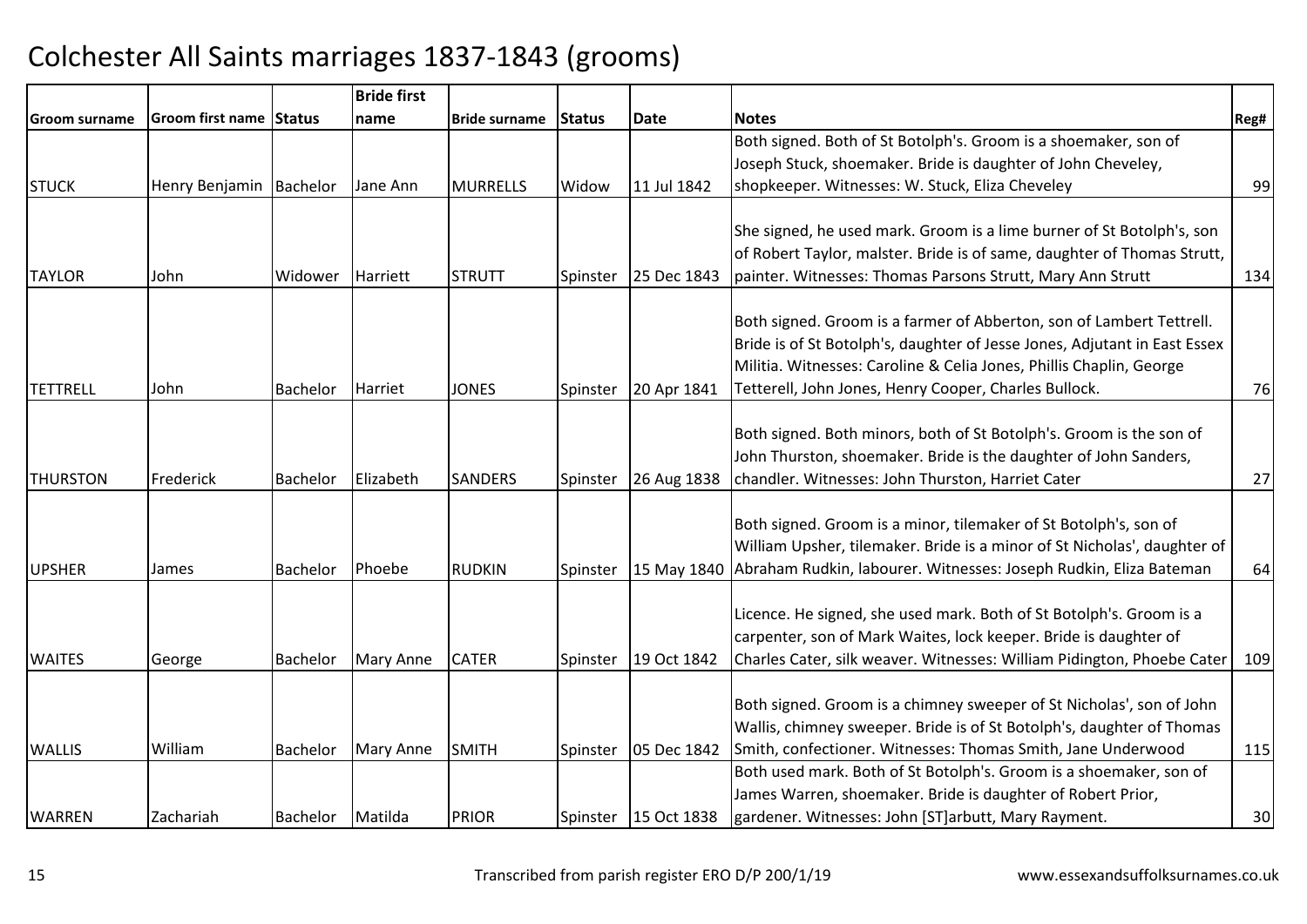|                  |                         |                 | <b>Bride first</b> |                      |                |             |                                                                        |              |
|------------------|-------------------------|-----------------|--------------------|----------------------|----------------|-------------|------------------------------------------------------------------------|--------------|
| Groom surname    | Groom first name Status |                 | Iname              | <b>Bride surname</b> | <b>IStatus</b> | Date        | <b>Notes</b>                                                           | Reg#         |
|                  |                         |                 |                    |                      |                |             |                                                                        |              |
|                  |                         |                 |                    |                      |                |             | Both used mark. Groom is a mariner of Brightlingsea, son of Thomas     |              |
|                  |                         |                 |                    |                      |                |             | Weavers, labourer. Bride is St Botolph's, daughter of John Clarke,     |              |
| <b>WEAVERS</b>   | <b>Thomas Charles</b>   | Bachelor        | <b>IElizabeth</b>  | <b>CLARKE</b>        | Spinster       | 16 Oct 1842 | thatcher. Witnesses: Edward Coppin, Martha Humm                        | 107          |
|                  |                         |                 |                    |                      |                |             |                                                                        |              |
|                  |                         |                 |                    |                      |                |             | He signed, she used mark. Groom is a bricklayer of Barrack St, St      |              |
|                  |                         |                 |                    |                      |                |             | Botolph's, son of William Webb, bricklayer. Bride is of same, daughter |              |
| <b>WEBB</b>      | <b>Thomas</b>           | Bachelor        | Mary               | <b>NASON</b>         | Spinster       | 08 Jul 1837 | of John Nason, carter. Witnesses: Rebecca Smith, John Challis          | $\mathbf{1}$ |
|                  |                         |                 |                    |                      |                |             |                                                                        |              |
|                  |                         |                 |                    |                      |                |             | Licence. Both signed. Groom is a gent of Lexden, son of John Webber,   |              |
|                  |                         |                 |                    |                      |                |             | farmer. Bride is St Botolph's, daughter of Ralph Bullock, bricklayer.  |              |
| <b>WEBBER</b>    | Golding                 | Bachelor        | Mary               | <b>BULLOCK</b>       | Spinster       | 10 Aug 1841 | Witnesses: Anne & Anne Mary & Charles Bullock, William Franklin.       | 82           |
|                  |                         |                 |                    |                      |                |             | Both used mark. Both of St Botolph's. Groom is a bricklayer, son of    |              |
|                  |                         |                 |                    |                      |                |             | George Welham, labourer. Bride is daughter of Henry Bishop, stone      |              |
| <b>WELHAM</b>    | George                  | Bachelor        | Hannah             | <b>BISHOP</b>        | Spinster       | 01 Nov 1840 | mason. Witnesses: Isaac & Caroline Newton                              | 70           |
|                  |                         |                 |                    |                      |                |             | He signed, she used mark. Both of St Botolph's. Groom is a labourer,   |              |
|                  |                         |                 |                    |                      |                |             | son of James Wheeler, labourer. Bride's father: John Lewis, tailor.    |              |
| <b>WHEELER</b>   | Richard                 | <b>Bachelor</b> | Elizabeth          | <b>BAKER</b>         | Widow          | 06 Aug 1838 | Witnesses: Robert & Sarah Watson                                       | 24           |
|                  |                         |                 |                    |                      |                |             | Both signed. Groom is a tailor of St Giles', son of Benjamin Williams, |              |
|                  |                         |                 |                    |                      |                |             | tailor. Bride is of St Botolph's, daughter of Edward Leech, shoemaker. |              |
| <b>WILLIAMS</b>  | Josiah                  | Bachelor        | Mary Ann           | <b>LEECH</b>         | Spinster       | 12 May 1839 | Witnssses: George Leech, Martha May                                    | 41           |
|                  |                         |                 |                    |                      |                |             | Both used mark. Both of St Botolph's. Groom is a bricklayer, son of    |              |
|                  |                         |                 |                    |                      |                |             | William Williams, miller. Bride's father: William Osborne, labourer.   |              |
| <b>WILLIAMS</b>  | John                    | Bachelor        | Susan              | <b>OSBORNE</b>       | Spinster       | 09 Nov 1840 | Witnesses: Jonathan Beal, Martha Golding                               | 71           |
|                  |                         |                 |                    |                      |                |             |                                                                        |              |
|                  |                         |                 |                    |                      |                |             | He signed, she used mark. Both of St Botolph's. Groom is a butcher,    |              |
|                  |                         |                 |                    |                      |                |             | son of Thomas Wiltshire, butcher. Bride's father: William Balls,       |              |
| <b>WILTSHIRE</b> | Thomas                  | Bachelor Keziah |                    | <b>BALLS</b>         |                | 12 Feb 1839 | gardener. Witnesses: Charlotte Barfield, Benjamin Watts                | 37           |